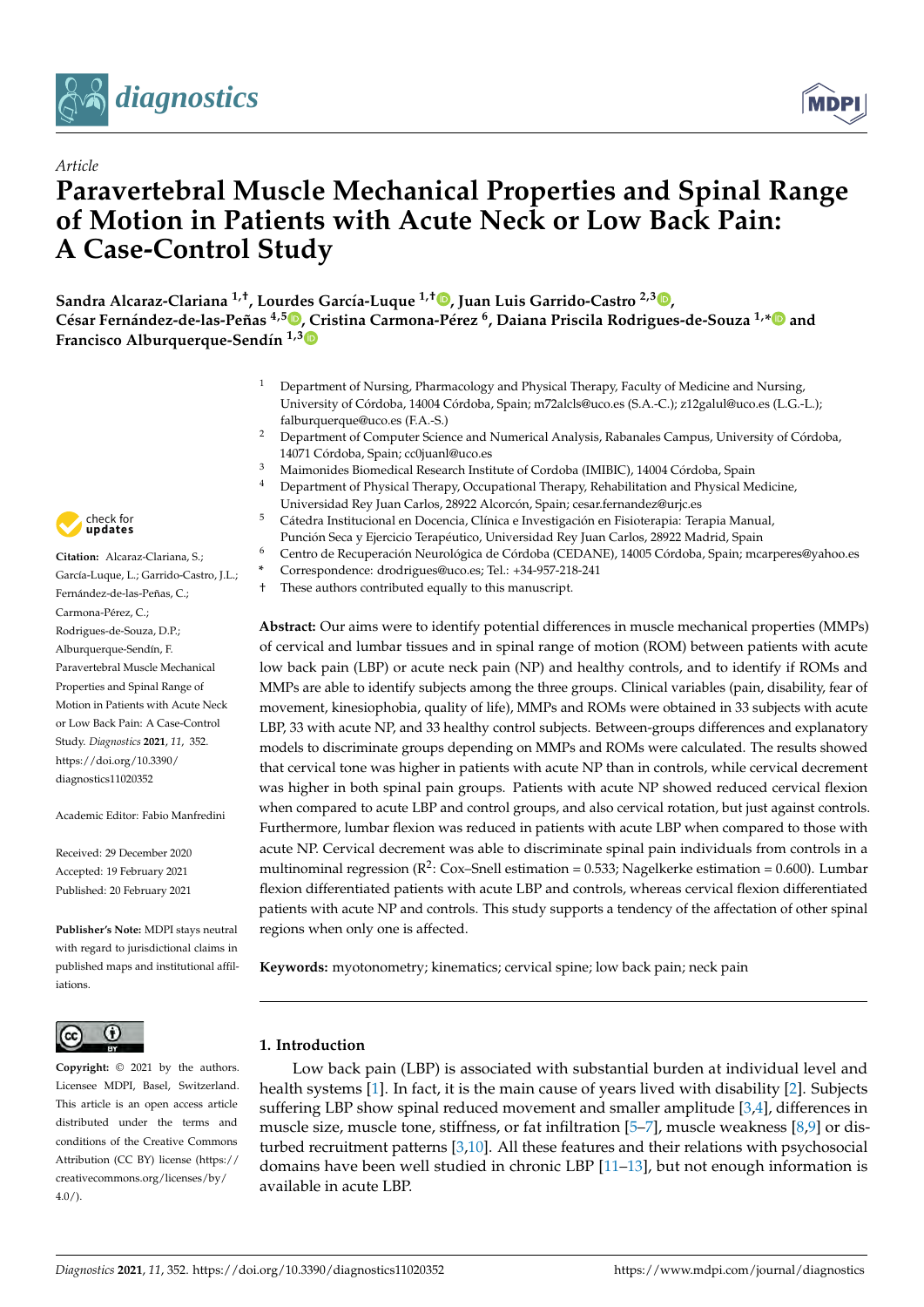Neck pain (NP) is the fourth largest contributor to global disability worldwide [\[14\]](#page-18-1). Individuals with NP show limited range of motion (ROM) [\[15\]](#page-18-2), pain adaptive motor control disturbances, such as increased activation of surface musculature [\[15,](#page-18-2)[16\]](#page-18-3), and modifications in muscle mechanical properties (MMPs) [\[16,](#page-18-3)[17\]](#page-18-4). However, these disturbances are not completely understood [\[18\]](#page-18-5) and most of these conditions are diagnosed and classified as unspecific [\[19\]](#page-18-6).

According to the biopsychosocial model, both LBP and NP are influenced by multiple factors, e.g., psychological aspects like catastrophism, patient's beliefs and expectations, physical activity, environmental, genetics, morphological or mechanical [\[13](#page-18-0)[,20\]](#page-18-7), being some of them predictors of chronicity [\[19](#page-18-6)[,21–](#page-18-8)[23\]](#page-18-9). Better understanding of this predictors and their clinical course [\[24,](#page-18-10)[25\]](#page-18-11), in combination with other measures, such as MMPs and ROMs, are necessary for establishing treatment strategies in clinical practice.

Some technologies have improved the characterization of spinal disorders. With respect to muscle tissue state, few studies have focused on the MMPs of the paravertebral muscles [\[26\]](#page-18-12). These features have usually been assessed by using subjective methods [\[27\]](#page-18-13), such as palpation. Myotonometry is a recent innovative technology, which provides reliable data on MMPs in clinical environments [\[28\]](#page-18-14). Furthermore, preliminary studies suggest that muscular injuries have their own distinctive MMPs, assessed with myotonometry, which can help to understand muscle deficits related to injury [\[28\]](#page-18-14). These changes in lumbar MMPs have been observed in adults with ankylosing spondylitis [\[29\]](#page-18-15), but current evidence analyzing lumbar MMPs in individuals with LBP is restricted to chronic state [\[30\]](#page-18-16). In the cervical region, it has been suggested that factors such as pain and disability could be responsible for an increase in tone and stiffness in spinal pain populations [\[31\]](#page-18-17).

The use of new technologies could be also applied for an objectification of changes in ROM, both in the lumbar [\[32](#page-18-18)[,33\]](#page-18-19) and cervical [\[34\]](#page-18-20) regions. For instance, inertial motion units (IMUs) are small, cheap, accurate, reliable, and easy to apply in clinical practice [\[35\]](#page-18-21). These sensors have been validated for cervical, lumbar and hip analyses [\[36](#page-18-22)[,37\]](#page-19-0) and have been able to differentiate the lumbo-pelvic kinematics between healthy and back pain populations [\[3\]](#page-17-2), and to classify subtypes of traumatic injuries in the cervical spine [\[38\]](#page-19-1). However, few studies have focused on the relationship between the kinematics of the neck or lower back with clinical scales [\[39\]](#page-19-2), and most of them have focused only on chronic spinal pain populations [\[33](#page-18-19)[,38](#page-19-1)[,39\]](#page-19-2).

Thus, the primary objective of this study was to identify differences in MMPs of cervical and lumbar tissues, as assessed with myotonometry, and in cervical and lumbar ROMs, as assessed with IMUs, between patients with acute LBP or acute NP and healthy subjects. Second, this study tried to identify if ROMs and MMPs are able to correctly identify subjects among the three groups, and to assess the relations between MMPs, ROMs, sociodemographic and clinical data.

## **2. Methods**

#### *2.1. Study Design*

An observational, cross-sectional case-control study with consecutive sampling was conducted. Participants with acute LBP or acute NP at the moment of the evaluation were recruited through a non-probabilistic sampling from three centers, Physiobalance (a private physiotherapy center), Reina Sofía University Hospital of Córdoba (Andalusian Health Service), and the Biosanitary campus of the University of Córdoba, in Spain, from November 2018 to January 2020. For improving the comparability among groups, by each individual with acute NP included in the study, an individual with acute LBP, and a healthy subject, matched by age ( $\pm 3$  years), body mass index (BMI) ( $\pm 2$  Kg/m<sup>2</sup>) and sex (maximum difference in sex distribution among groups: 4 individuals) was also recruited. This project was approved by the Cordoba Research Ethics Committee (registration number 4017/2018). All participants signed a written informed consent.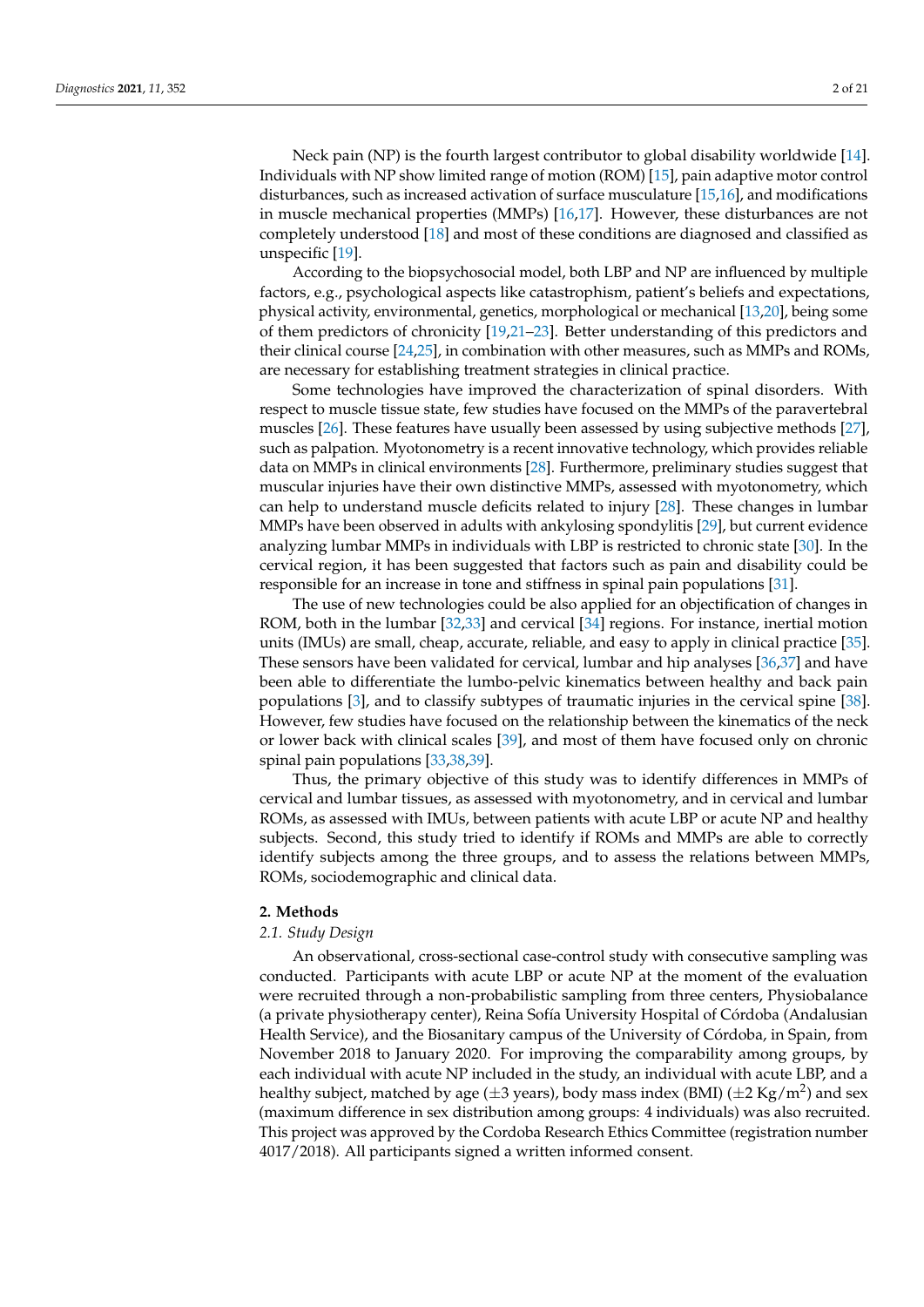## *2.2. Participants*

We included two different case groups. One group formed by subjects of both sexes aged from 18 to 65 years old, who presented acute NP (<4 weeks evolution  $[40]$ ), and pain  $\geq$ 3 score assessed with a numerical pain rate scale (NPRS) [\[41\]](#page-19-4). A second group was composed by individuals with acute LBP who met the inclusion criteria described above. Participation in the study was proposed to those subjects who requested assistance at the study centers and met the selection criteria. The third group was the control group and included subjects of both sexes comparable in age, recruited by local advertising at the study centers, with no spinal pain symptoms in the previous 6 months. The exclusion criteria were common for all groups and included: traumatic history, spine surgery, congenital deformity, inflammatory disease, pregnancy, received physiotherapy treatment for the spine in the last 6 months.

#### *2.3. Sample Size*

Sample calculation was performed by using the G\*Power 3.1 software with the analysis of variance (ANOVA) one way (F-test) as a statistical test. To achieve a moderate *f* effect size of 0.33, which is common in clinical practice for musculoskeletal outcomes [\[42\]](#page-19-5), for MMPs or ROM outcomes, with an  $\alpha$  coefficient of 0.05 and a power of 0.80, 30 individuals per group are necessary. Finally, 33 individuals per group were included, due to possible missing data.

#### *2.4. Assessments and Procedures*

Several questionnaires commonly applied in clinical settings were used to identify pain behaviors and beliefs about pain, disability and general health (see next section). In addition, sociodemographic aspects, e.g., age, sex, weight, height, BMI were also collected. Cervical and lumbar spine ROMs and MMPs were finally assessed. The entire evaluation lasted approximately 45 min.

### 2.4.1. Assessment of Muscle Mechanical Properties (MMPs)

A record of the MMPs using a hand myotonometry (MyotonPro $\mathcal{O}_n$ ), Estonia) was made in both lumbar and cervical spines. The MyotonPro® provides a controlled preload of 0.18 N for an initial compression of the subcutaneous tissue, imposing an additional 15 ms pulse and 0.40 N of mechanical force, which induces a natural damped oscillation in the targeted tissue. This response is measured by an accelerometer [\[43\]](#page-19-6). The MMPs recorded in this study included: *frequency*, measured in Hz, representing the muscle tone at rest (the higher frequency, the higher muscle tone); *stiffness*, measured in N/m, reflecting the capacity of the muscle to resist contraction or external pressure to deform (the greater stiffness, the greater muscle toughness); logarithmic *decrement* of oscillation amplitude, that has no unit, and is a measure of muscle elasticity (the higher decrement, the lower elasticity [\[44\]](#page-19-7)); *creep*, that has also no unit, the material property in which progressive deformation occurs with time while a constant stress is applied; and, *relaxation*, measured in ms., describing the phenomenon of stress decrease with time, while the applied strain is constant, being the stress relaxation time the recovery time for the material to return to its normal state after deformation [\[45\]](#page-19-8).

For data collection, subjects were placed in a prone position with both arms along the body. They were asked to hold apnea for 5 s after exhalation to reduce abdominal influence on the test. The cervical and low back regions were exposed throughout the procedure. The probe was first loaded by pushing against the skin surface to the required depth (indicated by a change in light from red to green), and the device applied impulses to induce damped oscillations within the muscle belly. During the test, the coefficient of variation (CV) of each test result was observed, and if the CV was more than 3%, the test was repeated again [\[44\]](#page-19-7). Lumbar measurements were carried out by placing the probe of the device perpendicular to the muscular belly of the erector spinal column, 2.5 cm from the midline of the spinous process of L5 [\[46\]](#page-19-9) (Figure [1a](#page-3-0)). For the cervical measurements, the semispinalis capitis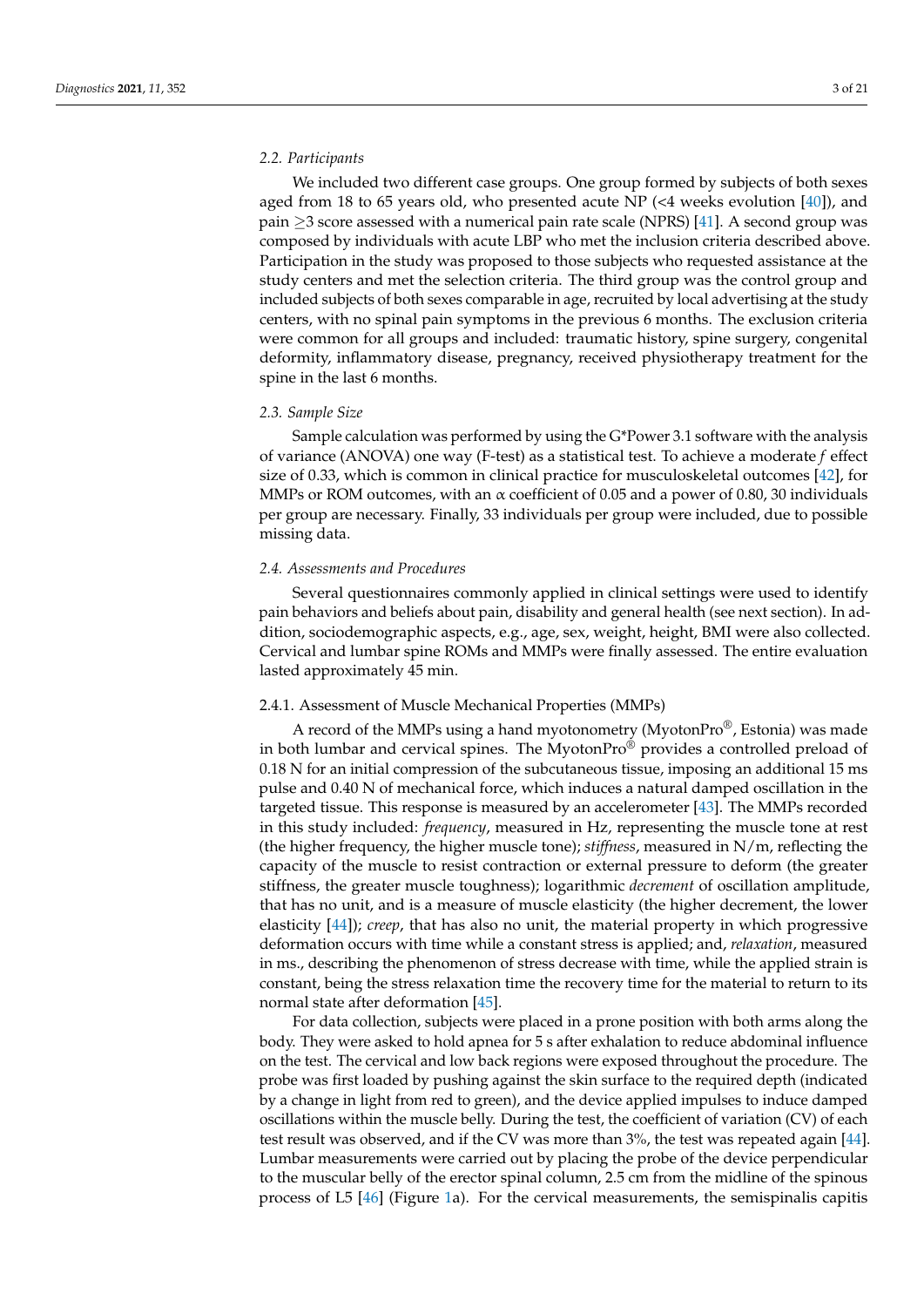muscles at C4 level were assessed [\[31,](#page-18-17)[47\]](#page-19-10) (Figure [1b](#page-3-0)). The order of assessments (right/left) was randomized by a randomization plan generator [\(www.randomization.com,](www.randomization.com) accessed<br>
as a randomized by a randomization plan generator (www.randomization.com, accessed on 10 October 2018). The evaluations of the first 10 subjects of each group was repeated after on to ecoset 2010). The evaluations of the first 10 subjects of each group was repeated after<br>one week to assess between days, intra-rater reliability. The intraclass correlation coefficient  $(ICC)$  was  $>0.8$  for all assessments and variables. Since no side-to-side differences in acute  $LBP$ , acute NP or control groups were observed, the mean of both sides was considered in the main analysis. The control groups were observed, the main analysis were observed, the mean of both sides was considered, the mean of both sides was considered, the mean of both sides was considered, the mean of both si

<span id="page-3-0"></span>

**Figure 1.** Assessment of muscle mechanical properties (MMPs). (**a**) Lumbar myotonometry. Subject position and device location. (**b**) Cervical myotonometry. Subject position and device location.

## 2.4.2. Range of Motion (ROM) Assessment

ETTE: Range of Motion (ROM) Assessment to the spinal mobility, IMUs (Dosarvi ViMoveTM®) were used. The evaluation was performed always after myotonometry. Using two IMUs, the range of the different movements of the lumbar and cervical spine was recorded [\[48\]](#page-19-11). In the lumbar spine evaluation, one of the IMUs was placed on the line that joins the posterior-superior iliac spines and, depending on the height of the subject, a template provided by the ViMove sys[te](#page-4-0)m was used to identify the location of the second sensor (Figure 2a).

The movements were first explained and demonstrated by the assessor prior to the evaluation. After asking the subject to femally in a heutrar position for 5 s, the following<br>sequence for the ROM assessment was conducted: lumbar flexion, lumbar extension, lumbar bequarted for the redirive secondary was contracted ranked *neutral*, ranked *extended, ranked*<br>lateral-flexion (full range adding left and right lateral-flexions), and lumbar rotation (full range adding left and right rotations). For the cervical evaluation, the sensors were placed on the occiput of the patient using a strap, and 10 cm below C7 vertebra (Figure [2b](#page-4-0)). With the same methodology as in the lumbar region, the sequence was as follows: cervical flexion, cervical extension, cervical lateral-flexion (full range), and cervical rotation (full range). evaluation. After asking the subject to remain in a neutral position for 5 s, the following

A total of 3 repetitions of each movement were executed, up to the maximum possible range without rebounding and without pain  $[48]$ . The validity and reliability of these procedures in clinical setting has been confirmed in previous studies [\[3\]](#page-17-2).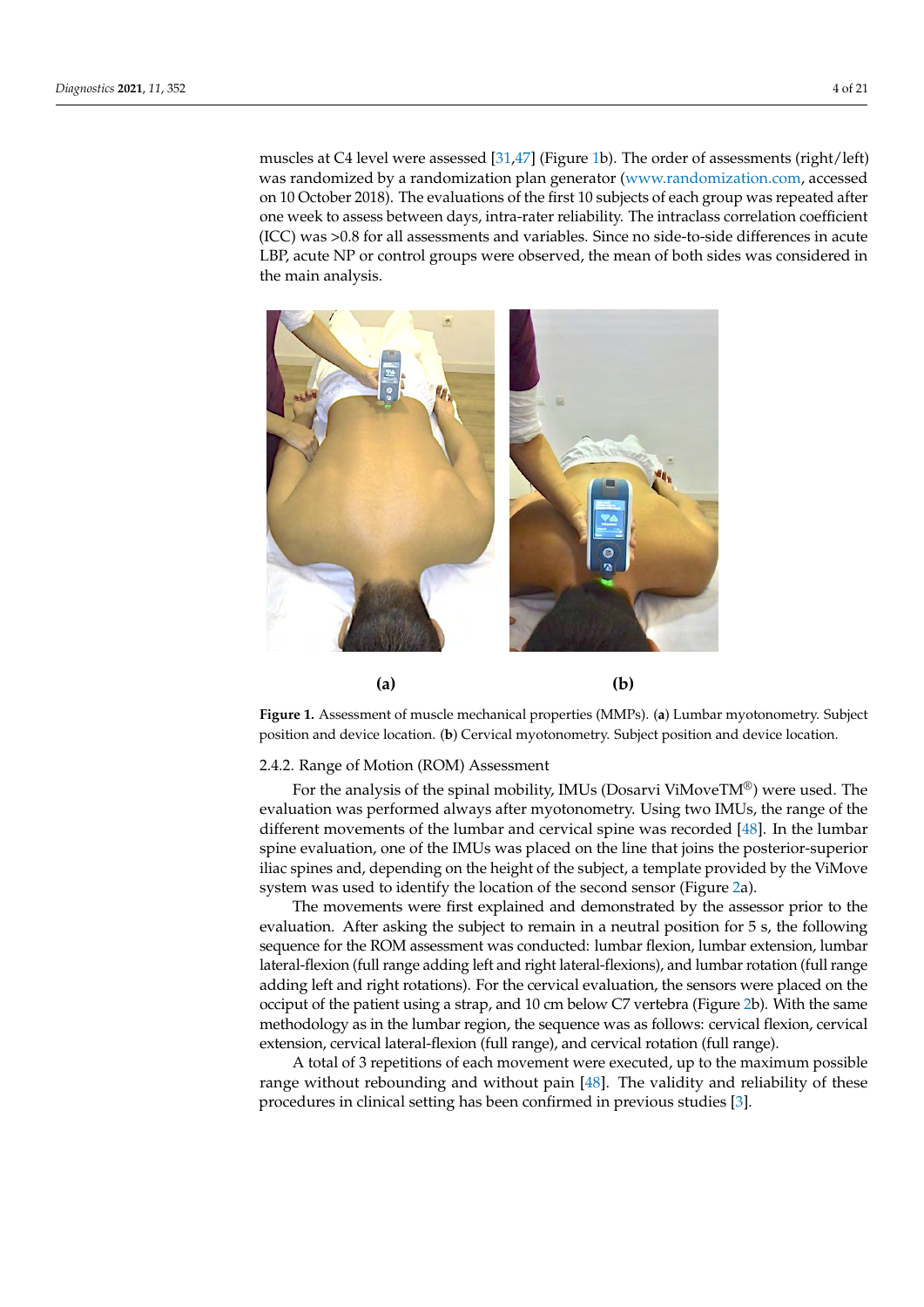<span id="page-4-0"></span>

assessment. Subject position and device location. (**b**) Cervical assessment. Subject position and sessment. Subject position and device location. (**b**) Cervical assessment as sessment. Subject position and de-**Figure 2.** Range of motion (ROM) assessment with inertial motion units (IMUs). (**a**) Lumbar device location.

## 2.4.3. Self-Reported Questionnaires

ITHE SPAILSH VELSION OF THE MCCHIL FAIN QUESTIONNAITE WAS USED TO DETERMINE THE INTENSITY and dimensions of pain. This questionnaire consists of 66 descriptors distributed in 19 subclasses each to describe pain to address a total of three dimensions (sensory, affective and evaluative) and a visual analogue scale [49,50]. The Pain Rating Index (PRI) total and for each of the dimensions (calculated by adding the score for each group of words that make up each category) and the number of words chosen (NWC) were considered in the current study. The validity and reliability of the Spanish version of the McGill Pain Questionnaire respects to the original version have been found to be high showing<br>respective respects to the original version form 0.80 to 0.08 [51] The Spanish Version of the McGill Pain Questionnaire was used to determine the correlations with the original scale ranging from 0.89 to 0.98 [\[51\]](#page-19-14).

Exerciations with the original scale ranging nom 0.55 to 0.56 [51].<br>The Oswestry Disability Index (ODI) evaluates disability due to LBP [\[52\]](#page-19-15). It consists of 10 questions with 6 answer possibilities, each about basic activities of daily life that can be affected by pain, scoring from 0 (no disability) to 5 (highest disability). The total score is calculated in percentage and interpreted as follows: 0–20%: minimal disability; 21–40%: moderate disability; 41–60%: severe disability; 61–80%: crippling back pain; 81–100% (these patients are either bed-bound or have an exaggeration of the symptoms) [\[53\]](#page-19-16). The Spanish version of ODI has demonstrated good internal consistency (Cronbach's  $\alpha$  = 0.92) and good construct validity in patients with acute LBP [\[54\]](#page-19-17).

construct vandity in patients with active EDF [94].<br>The Neck Disability Index (NDI) was applied to assess neck pain related-disability [\[55\]](#page-19-18). It is composed by 10 sections (intensity of pain, personal care, weight lifting, reading, headache, ability to concentrate, ability to work, driving of vehicles, sleep and leisure activities) with 6 possible answers scored from (no disability) to 5 (highest disability). The total score is expressed in percentage as follows: 0–8%: no disability; 10–28%: mild disability: 30–48%: moderate disability; 50–64%: severe disability; 70–100%: complete disability [\[56\]](#page-19-19). The Spanish version used in our study has demonstrated reasonable validity, consistency, reliability and sensitivity to change, with a Cronbach's alpha of 0.89 and an  $TCC$  01 0.00 [37]. ICC of 0.88 [\[57\]](#page-19-20).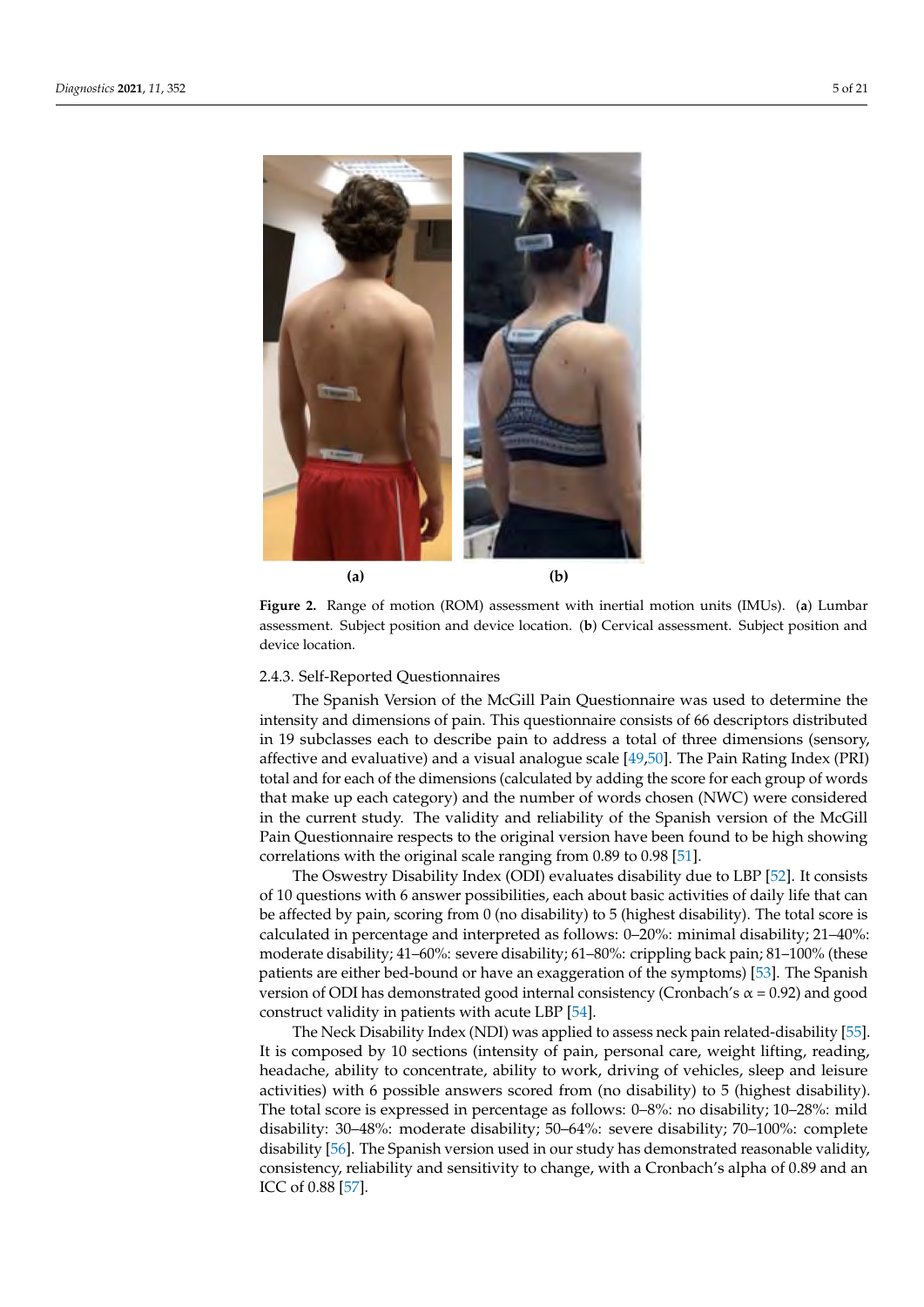The Fear-Avoidance Beliefs Questionnaire (FABQ) and the Short Version of Tampa Scale for Kinesiophobia (TSK-11SV) were used in both groups to assess pain behavior, because fear-avoidance or kinesiophobia cover different conceptual definitions. Kinesiophobia refers to fear of movement that results from a pain vulnerability, while fear-avoidance refers to the avoidance of a potential threat with physiological, cognitive, and behavioral responses, which leads to potential fear [\[58\]](#page-19-21). The FABQ [\[59,](#page-19-22)[60\]](#page-19-23) consists of 16 phrases related to physical activity (first 5 items), which composes the physical activity subscale (FABQ-PA), and work (last 11 items), which composes the work subscale (FABQ-W). Each question range is from 0 (totally disagree) to 6 (totally agree) [\[61\]](#page-19-24). The total score range is from 0 to 96, with a higher value reflecting a higher degree of fear-avoidance beliefs of pain. The Spanish version has shown high internal consistency (Cronbach's  $\alpha$  = 0.93) [\[61\]](#page-19-24) and test-retest reliability (FABQ-W  $r = 0.91$ ; FABQ-PA  $r = 0.84$ ) [\[62\]](#page-20-0). The TSK-11SV [\[60\]](#page-19-23) has shown satisfactory psychometric properties for musculoskeletal pain conditions including LBP and NP [\[63,](#page-20-1)[64\]](#page-20-2). In this study, the Spanish version of the TSK-11SV was used consisting of 11 items related to the somatic approach and avoidance of activity. Each item is rated on a four-point scale ranging from "strongly agree" to "strongly disagree". Total score ranges from 11 to 44 with higher scores indicating more fear of movement and/or injury recurrence. The internal consistency is satisfactory for patients with acute pain (Cronbach's  $\alpha$  = 0.81) and the stability between measurements is moderate (Pearson's r 0.55) [\[65\]](#page-20-3).

The 12-Item Short-Form Health Survey (SF-12), divided by the physical component (PCS-12) and the mental component (MCS-12), was used to assess the health-related quality of life [\[66,](#page-20-4)[67\]](#page-20-5). Each of the 12 items has the possibility of 3 to 5 answers, with lower values indicating poorer health-related quality of life on a scale of 0 to 100. The SF-12 has shown good internal consistency (Cronbach's α from 0.72 to 0.89) and test-retest reliability (ICC from 0.73 to 0.86) [\[68\]](#page-20-6). Regarding country-specific validity, high correlations (ICC = 0.94) between Spain SF-12 and SF-36 were found [\[66\]](#page-20-4).

#### *2.5. Statistical Analysis*

Categorical variables are presented as counts and percentages. Continuous data were described by mean and standard deviation with a 95% confidence interval (95% CI). The Kolmogorov–Smirnov test showed their normal distribution (all variables:  $p > 0.05$ ).

For the primary aim of the study, when the three groups were compared, one-way ANOVAs, with Tukey test for post hoc analyses, were conducted. When only spinal pain groups were included in the analysis, as occurred with fear of pain and kinesiophobia questionnaires, the unpaired Student *t*-test were applied.

To determine if each MMP of spinal musculature and each spinal ROM can classify individuals between the three groups, receiver operating characteristics (ROC) curves were developed. To interpret them, statistical significance and the area under the curve (AUC) were calculated. For the AUC, a value of 0.5 was considered fail to discriminate, 0.6–0.7 was considered poor, 0.7–0.8 was considered acceptable, 0.8–0.9 was considered excellent, and outstanding when more than 0.9 [\[69\]](#page-20-7).

Furthermore, to determine the influence of the MMPs and the ROMs on suffering NP or LBP, with control group as the state pattern, a multi-nominal regression analysis was applied, with MMPs and ROMs as potential predictor variables, and the clinical state (LBP, NP, or control) as the dependent variable. Age, sex and BMI were also tested as predictors. The  $R^2$  estimation was calculated with Cox–Snell and Nagelkerke tests, and odds ratios (OR) for each factor were also reported. Finally, the associations of each factor were considered as meaningful when statistically significant at  $p < 0.05$  was observed. Percentages of correctly classified individuals according to the model were presented.

For the secondary objectives, to identify intra-group associations among the outcomes and other sociodemographic and clinical features, Pearson *r* coefficients were calculated. Correlations were considered as negligible (0.0 to 0.19), fair (0.20 to 0.39), moderate (0.40 to 0.69), strong (0.70 to 0.89) or almost perfect (0.0 to 1.00) [\[70\]](#page-20-8).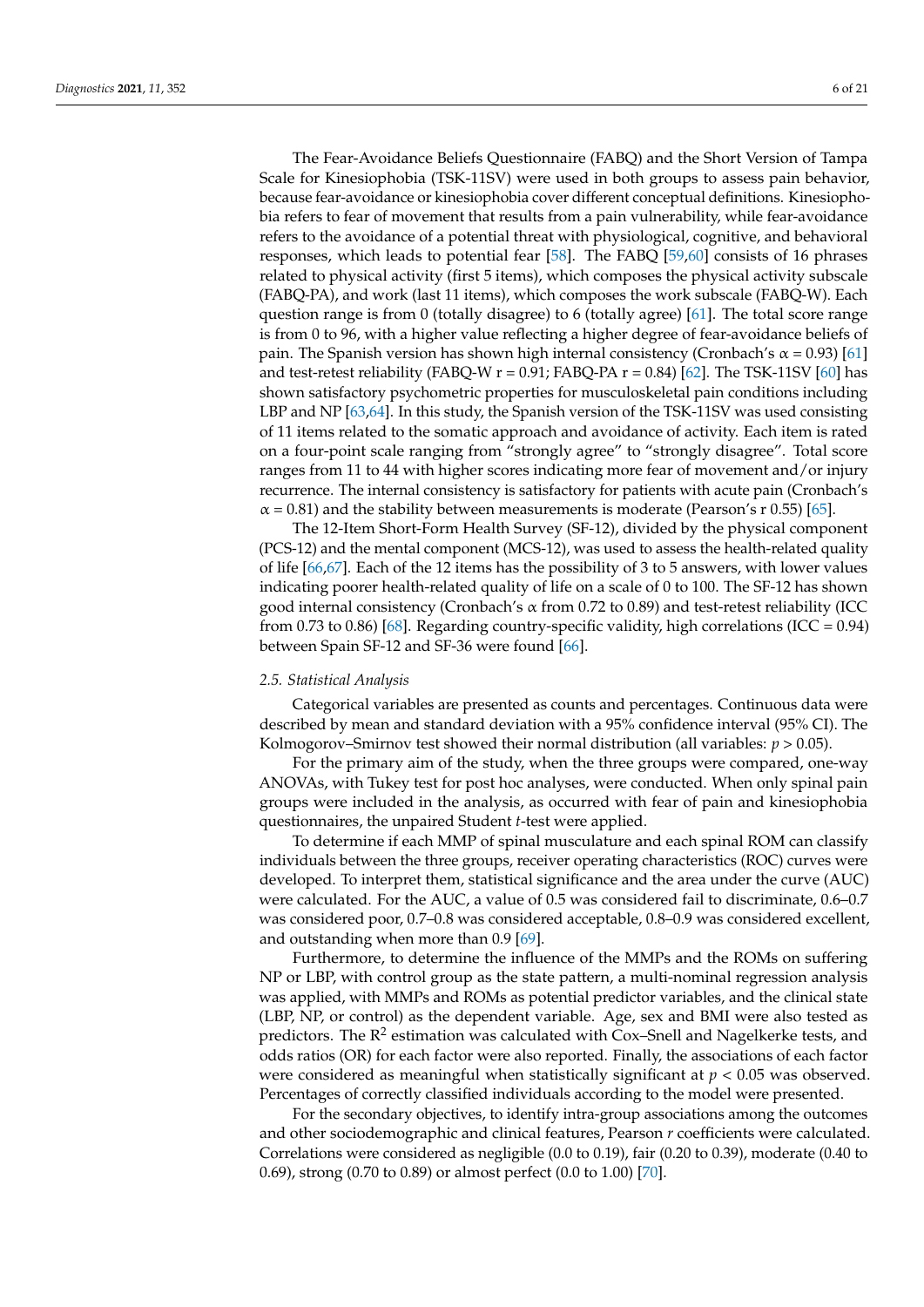For all tests, the level of significance was set at 0.05, and the IBM-SPSS®, version 25 (Armonk, NY, USA) was used for the statistical analysis.

#### **3. Results**

## *3.1. Differences in MMPs and ROMs among Groups*

Table [1](#page-6-0) shows the scores in all outcomes of the three groups. Age, sex, BMI and MCS-12 were not different among the three groups. The PCS-12 was different between both spinal pain groups and the control group with more than 10 points higher for healthy controls. Additionally, pain intensity, assessed with NPRS, NWC, PRI-total, FABQ scores, and TSK-11SV did not show statistical differences between the subjects with spinal pain (acute LBP or acute NP).

<span id="page-6-0"></span>**Table 1.** Sociodemographic and clinical characteristics of patients with acute low back pain, acute neck pain and healthy controls.

| <b>Variables</b>                           | Low Back Pain $(n = 33)$               | Neck Pain $(n = 33)$ | Healthy $(n = 33)$ | p-Value            |  |  |  |  |  |
|--------------------------------------------|----------------------------------------|----------------------|--------------------|--------------------|--|--|--|--|--|
| Age (years)                                | $41.9 \pm 14.8$                        | $38.8 \pm 11.1$      | $37.0 \pm 10.9$    | 0.373              |  |  |  |  |  |
| Sex (female/male)                          | 11/22                                  | 14/19                | 13/20              | 0.742              |  |  |  |  |  |
| BMI $(Kg/m2)$                              | $25.9 \pm 3.9$                         | $25.2 \pm 4.7$       | $23.8 \pm 3.5$     | 0.160              |  |  |  |  |  |
| <b>PCS-12</b>                              | $41.6 \pm 8.6$                         | $42.5 \pm 9.9$       | $54.1 \pm 3.7$     | $< 0.001 \pm$      |  |  |  |  |  |
| $MCS-12$                                   | $50.9\pm9.5$                           | $50.8\pm10.4$        | $53.1\pm6.4$       | 0.484              |  |  |  |  |  |
| <b>NPRS</b>                                | $4.7\pm1.6$                            | $5.4\pm1.9$          |                    | 0.100              |  |  |  |  |  |
| <b>NWC</b>                                 | $9.3 \pm 4.9$                          | $9.1 \pm 4.5$        |                    | 0.855              |  |  |  |  |  |
| PRI-total                                  | $17.1 \pm 9.5$                         | $18.4 \pm 9.0$       |                    | 0.561              |  |  |  |  |  |
| <b>NDI</b>                                 |                                        | $11.0 \pm 5.2$       |                    |                    |  |  |  |  |  |
| ODI                                        | $21.1 \pm 12.8$                        |                      |                    |                    |  |  |  |  |  |
| FABQ                                       | $31.4 \pm 13.6$                        | $36.2 \pm 20.7$      |                    | 0.283              |  |  |  |  |  |
| FABQ-PA                                    | $12.3 \pm 6.0$                         | $12.6 \pm 6.7$       |                    | 0.815              |  |  |  |  |  |
| FABQ-W                                     | $11.8 \pm 7.4$                         | $16.1 \pm 10.7$      |                    | 0.072              |  |  |  |  |  |
| TSK-11SV                                   | $22.9 \pm 6.5$                         | $22.7 \pm 5.9$       |                    | 0.891              |  |  |  |  |  |
| <b>Muscle Mechanical Properties (MMPs)</b> |                                        |                      |                    |                    |  |  |  |  |  |
| Lumbar tone (Hz)                           | $14.94 \pm 2.54$                       | $14.70 \pm 1.63$     | $15.16 \pm 2.22$   | 0.697              |  |  |  |  |  |
| Lumbar stiffness (N/m)                     | $289.89 \pm 76.23$                     | $279.95 \pm 69.16$   | $283.72 \pm 75.37$ | 0.847              |  |  |  |  |  |
| Lumbar decrement                           | $1.41 \pm 0.37$                        | $1.28 \pm 0.35$      | $1.26 \pm 0.32$    | 0.169              |  |  |  |  |  |
| Lumbar relaxation (ms)                     | $19.45 \pm 4.59$                       | $19.53 \pm 4.24$     | $19.48 \pm 4.62$   | 0.998              |  |  |  |  |  |
| Lumbar creep (Deborah number)              | $1.21 \pm 0.27$                        | $1.15 \pm 0.23$      | $1.21 \pm 0.24$    | 0.519              |  |  |  |  |  |
| Cervical tone (Hz)                         | $15.86 \pm 2.09$                       | $16.52 \pm 1.78$     | $15.42 \pm 2.24$   | 0.048 <sub>5</sub> |  |  |  |  |  |
| Cervical stiffness $(N/m)$                 | $275.92 \pm 57.19$                     | $290.43 \pm 53.97$   | $265.14 \pm 72.17$ | 0.258              |  |  |  |  |  |
| Cervical decrement                         | $1.43 \pm 0.22$                        | $1.45 \pm 0.18$      | $1.27 \pm 0.23$    | $0.001 \;$ ‡       |  |  |  |  |  |
| Cervical relaxation (ms)                   | $19.62 \pm 3.87$                       | $18.10 \pm 2.48$     | $19.17 \pm 4.08$   | 0.214              |  |  |  |  |  |
| Cervical creep (Deborah number)            | $1.17 \pm 0.20$                        | $1.11 \pm 0.13$      | $1.15 \pm 0.20$    | 0.312              |  |  |  |  |  |
|                                            | Spinal Mobility (Range of Motion, ROM) |                      |                    |                    |  |  |  |  |  |
| Lumbar flexion $(°)$                       | $49.0 \pm 14.3$                        | $57.1 \pm 12.6$      | $53.8 \pm 9.4$     | $0.031*$           |  |  |  |  |  |
| Lumbar extension $(°)$                     | $18.6 \pm 18.2$                        | $17.2 \pm 10.5$      | $16.9 \pm 11.9$    | 0.871              |  |  |  |  |  |
| Lumbar rotation $(°)$                      | $27.2 \pm 11.8$                        | $31.0\pm10.0$        | $27.9 \pm 8.5$     | 0.279              |  |  |  |  |  |
| Lumbar lateral-flexion $(°)$               | $54.7 \pm 13.5$                        | $55.5 \pm 8.8$       | $56.5 \pm 9.8$     | 0.807              |  |  |  |  |  |
| Cervical flexion (°)                       | $51.8 \pm 8.8$                         | $46.0 \pm 9.9$       | $51.8 \pm 7.4$     | $0.010 +$          |  |  |  |  |  |
| Cervical extension $(°)$                   | $45.4 \pm 11.7$                        | $45.2 \pm 16.1$      | $50.5 \pm 13.0$    | 0.209              |  |  |  |  |  |
| Cervical rotation $(°)$                    | $135.3 \pm 19.5$                       | $127.8 \pm 25.2$     | $139.9 \pm 15.0$   | $0.047$ \$         |  |  |  |  |  |
| Cervical lateral-flexion $(°)$             | $73.9 \pm 19.6$                        | $68.6 \pm 17.2$      | $69.6 \pm 11.4$    | 0.383              |  |  |  |  |  |

§: Statistical differences between acute NP and control groups. ‡: Statistical differences between both acute LBP and acute NP groups against the control group. \*: Statistical differences between acute LBP and acute NP groups. †: Statistical differences between acute NP and both LBP and control groups. Abbreviations: BMI: body mass index; NWC: Number of words chosen; NPRS: Numerical pain rating scale; PCS-12: Physical Component Summary of 12-item Short-Form Health Survey; MCS-12: Mental Component Summary of 12-item Short-Form Health Survey; ODI: Oswestry Disability Index; FABQ: Fear-Avoidance Beliefs Questionnaire; FABQ-PA: Physical Activity Subscale of Fear-Avoidance Questionnaire; FABQ-W: Work Subscale of Fear-Avoidance Questionnaire; TSK-11SV: Short Version of Tampa Scale for Kinesiophobia; PRI: Pain Rating Index.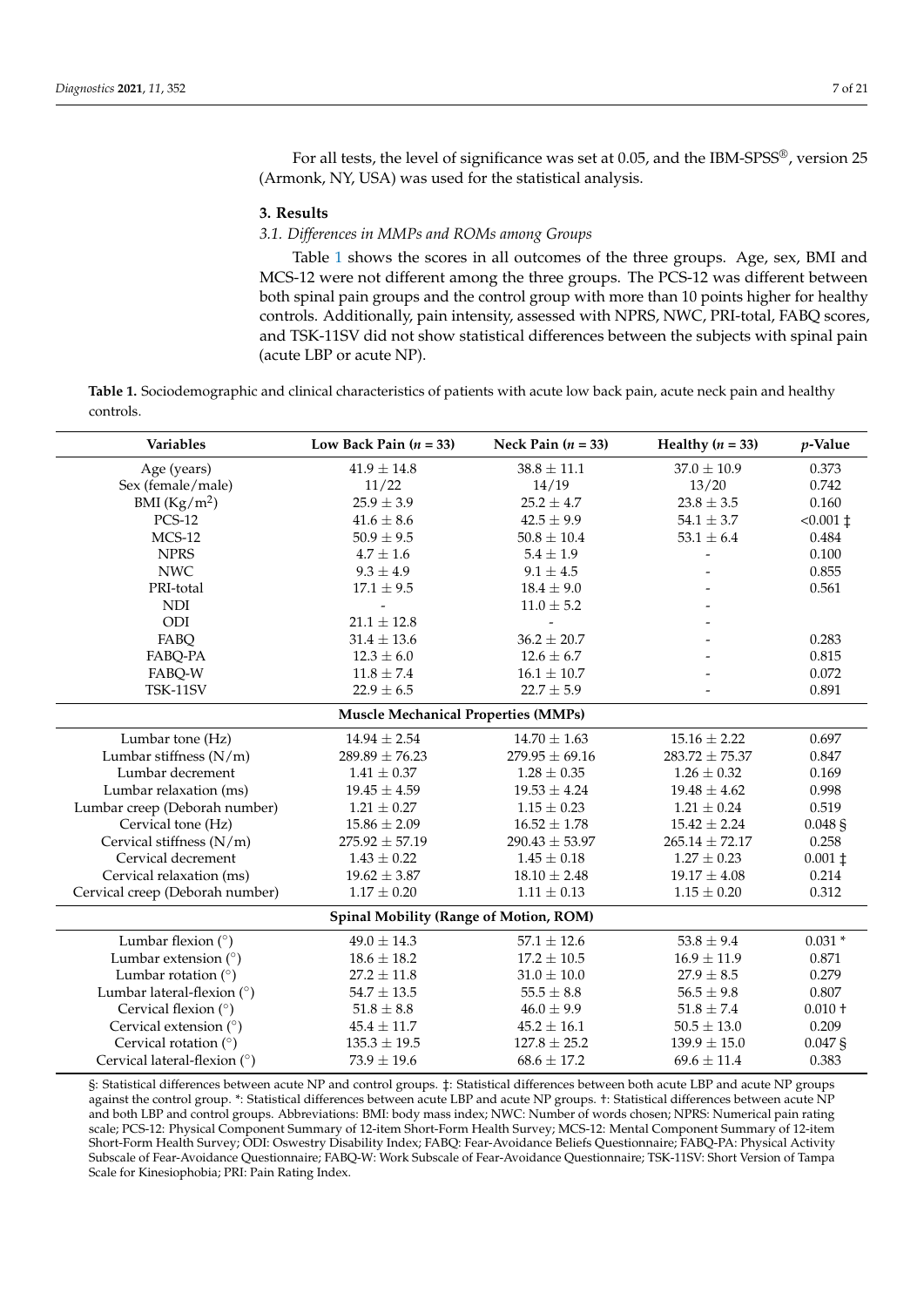The MMPs showed significant differences among groups for cervical tone and cervical decrement: cervical tone was significantly higher ( $p = 0.048$ ) in the acute NP group (1.1 Hz, 95% CI 2.3–0.1) than in the control group, but not significantly different than the LBP group (0.6 Hz, 95% CI  $-0.6$ -1.9). Cervical decrement was significantly higher ( $p = 0.001$ ) in both acute NP and acute LBP groups than in healthy controls (mean differences 0.19*,* 95% CI 0.06–0.31 and 0.17, 95% CI 0.29–0.04, respectively). No other significant differences among groups in the remaining MMPs outcomes were observed (Table [1\)](#page-6-0).

cal decrement: cervical tone was significantly higher (*p* = 0.048) in the acute NP group (1.1

within cervical ROMs, cervical flexion was significantly reduced  $(p = 0.010)$  in the acute NP group compared to both acute LBP  $(5.8°, 95%$  CI 11.0–0.7) and control  $(5.7°, 9.9%)$ 95% CI 10.9–0.6) groups; whereas cervical rotation was significantly  $(p = 0.047)$  reduced in the acute NP group as compared to controls (12.1°, 95% CI 25.0–0.3). No differences in cervical lateral-flexion ROM was found (Table 1). Furthermore, lumbar ROM only showed significant differences for lumbar flexion  $(p = 0.024)$ , showing significant reduced mobility in the acute LBP group as compared to the acute NP group  $(8.1^\circ, 95\%$  CI 15.3–0.9). There were no significant differences among the groups for lumbar lateral-flexion and rotation (Table [1\)](#page-6-0). *3.2. Receiver Operating Characteristics (ROC) Curves Based on MMPs and ROMs and Multi-*

## 3.2. Receiver Operating Characteristics (ROC) Curves Based on MMPs and ROMs and *Multinomial Regression*

To subclassify individuals with acute LBP and healthy controls, cervical decrement and lumbar flexion achieved statistically significance with an AUC of 0.709 (95% CI 0.584– 0.835,  $p = 0.003$ ), Figure [3a](#page-7-0)) and 0.660 (95% CI 0.524–0.791,  $p = 0.047$ , Figure [3b](#page-7-0)), respectively. To classify individuals with acute NP vs. controls, cervical tone, cervical decrement and fo classify individually with dealer NTVs. Controlls, Cervical tone, Cervical decrement and cervical flexion showed statistical significance with an AUC of 0.663 (95% CI 0.527–0.798, *p* = 0.024), 0.764 (95% CI 0.648–0.879, *p* < 0.001, Figure [4a](#page-8-0)), and 0.691 (95% CI 0.560–0.821,  $p = 0.008$ , Figure [4b](#page-8-0)), respectively.

<span id="page-7-0"></span>

**Figure 3.** Receiver operating characteristic (ROC) curve of the cervical decrement (**a**) and lumbar **Figure 3.** Receiver operating characteristic (ROC) curve of the cervical decrement (**a**) and lumbar flexion (**b**), to discriminate between individuals with acute low back pain and controls. (**a**) Area flexion (**b**), to discriminate between individuals with acute low back pain and controls. (**a**) Area under the curve (AUC): for cervical decrement  $= 0.709$  (95% confidence interval (CI)  $= 0.584$ –0.835). (**b**) AUC: lumbar flexion = 0.660 (95%CI = 0.524–0.791). (**b**) AUC: lumbar flexion = 0.660 (95% CI = 0.524–0.791).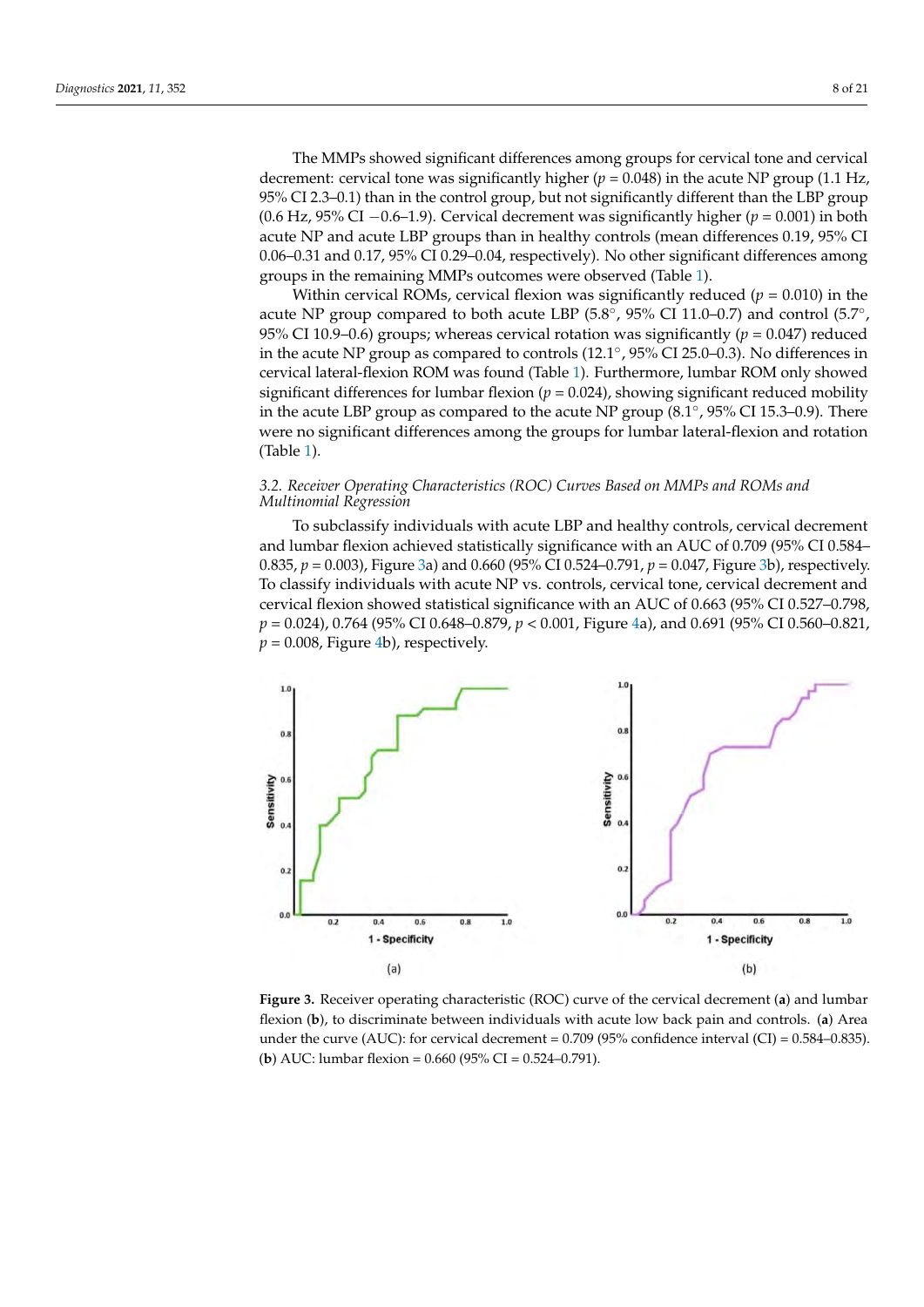<span id="page-8-0"></span>

**Figure 4.** Receiver operating characteristic (ROC) curve of the cervical tone and decrement (a) and cervical flexion (b), to discriminate between individuals with acute neck pain and controls. (a) Area under the curve (AUC): for cervical tone =  $0.663$  (95% CI =  $0.527$ –0.798); for cervical decrement =  $0.764$ = 0.764 (95%CI = 0.648–0.879). (**b**) AUC: cervical flexion = 0.691 (95%CI = 0.560–0.821). (95% CI = 0.648–0.879). (**b**) AUC: cervical flexion = 0.691 (95% CI = 0.560–0.821).

When sociodemographic, MMPs, and ROM were included in a multinomial regres-for predict patients with NP or acute LBP with respect to healthy controls as reference state, a statistically significant model with moderate to high  $R^2$  (Cox–Snell estimation: 0.533; Nagelkerke estimation: 0.600) was identified ( $p = 0.001$ ). The variables involved in the model for LBP patients were cervical lateral-flexion (OR 1.087, 95% CI 1.001-1.177, *p* = 0.049), cervical decrement (OR 7.153, 95% CI 2.872–11.028, *p* = 0.02), and lumbar tone (OR 0.509, 95% CI 0.253–0.992,  $p = 0.048$ ). Thus, individuals with acute LBP were more likely to exhibit higher cervical lateral-flexion and cervical decrement and lower lumbar<br>
<u>F</u> exhibit higher cervical lateral-flexion and cervical decrement and lower lumbar tone. The tone. The variables involved in the model for acute NP individuals were lumbar (OR 1.087, and cervical decrement (OR 8.002, 95% CI 3.330–14.476,  $p = 0.01$ ), that is, patients with acute NP were more likely to exhibit reduced lumbar and cervical flexion ROM and higher acute NP were more likely to exhibit reduced lumbar and cervical flexion ROM and higher cervical decrement. No other factor was associated to the individual pain state. The model was able to correctly identify 67.3% of the patients with better results for acute NP and healthy controls (71.9%) than for identifying acute LBP (57.6%) (Table 2). When sociodemographic, MMPs, and ROM were included in a multinomial regression 95% CI 1.003–1.175, *p* = 0.048) and cervical (OR 0.897, 95% CI 0.811–0.992, *p* = 0.033) flexion

## $\overline{O}$ 3.3. Intra-Group Associations among Outcomes, Sociodemographic, and Clinical Variables

with lumbar flexion ( $r = -0.547$ ,  $p = 0.001$ ) and lateral-flexion ( $r = -0.397$ ,  $p = 0.022$ ) ROM **State Group Group** *p* = 0.007; rotation: r = −0.352, *p* = 0.045; lateral-flexion: r = −0.533, *p* = 0.001) and positively correlated with muscle tone (lumbar:  $r = 0.554$ ,  $p = 0.001$ ; cervical:  $r = 0.342$ ,  $p = 0.048$ )<br>and decrement  $(r = 0.565, n = 0.001$ ; cervical:  $r = 0.687, n < 0.001$ ) and stiffness of lumbar **Estimation** and decrement (r = 0.565, *p* = 0.001; cervical: r = 0.687, *p* < 0.001), and stiffness of lumbar muscles ( $r = 0.555$ ,  $p = 0.001$ ). In addition, age was negatively correlated with relaxation of lumbar muscles ( $r = -0.455$ ,  $p = 0.008$ ). The BMI was negative and moderately correlated with cervical extension ( $r = -0.421$ ,  $p = 0.015$ ) and lateral-flexion ( $r = -0.400$ ,  $p = 0.025$ )<br>ROM and with assemblantical MAD angle as tangeles, 0.416,  $p = 0.016$ ) at the same ( $p = 0.426$ ) *p* = 0.011), relaxation (r = 0.468, *p* = 0.006) or creep (r = 0.455, *p* = 0.008). Pain intensity  $(r = 0.365, p = 0.037)$  and also with cervical decrement ( $r = 0.423, p = 0.014$ ). The SF-12 domains, ODI or kinesiophobia questionnaires were not significantly correlated with MMPs or ROMs. Finally, lumbar flexion was negative and moderately associated with the FABQ total score ( $r = -0.401$ ,  $p = 0.020$ ). In the acute LBP group, age showed a defined pattern, being negatively correlated and with all cervical spine ROMs (flexion:  $r = -0.545$ ,  $p = 0.001$ ; extension:  $r = -0.460$ , ROM and with several cervical MMPs such as tone ( $r = 0.416$ ,  $p = 0.016$ ), stiffness ( $r = 0.436$ , (NPRS) showed positive associations with lumbar tone ( $r = 0.471$ ,  $p = 0.006$ ) and stiffness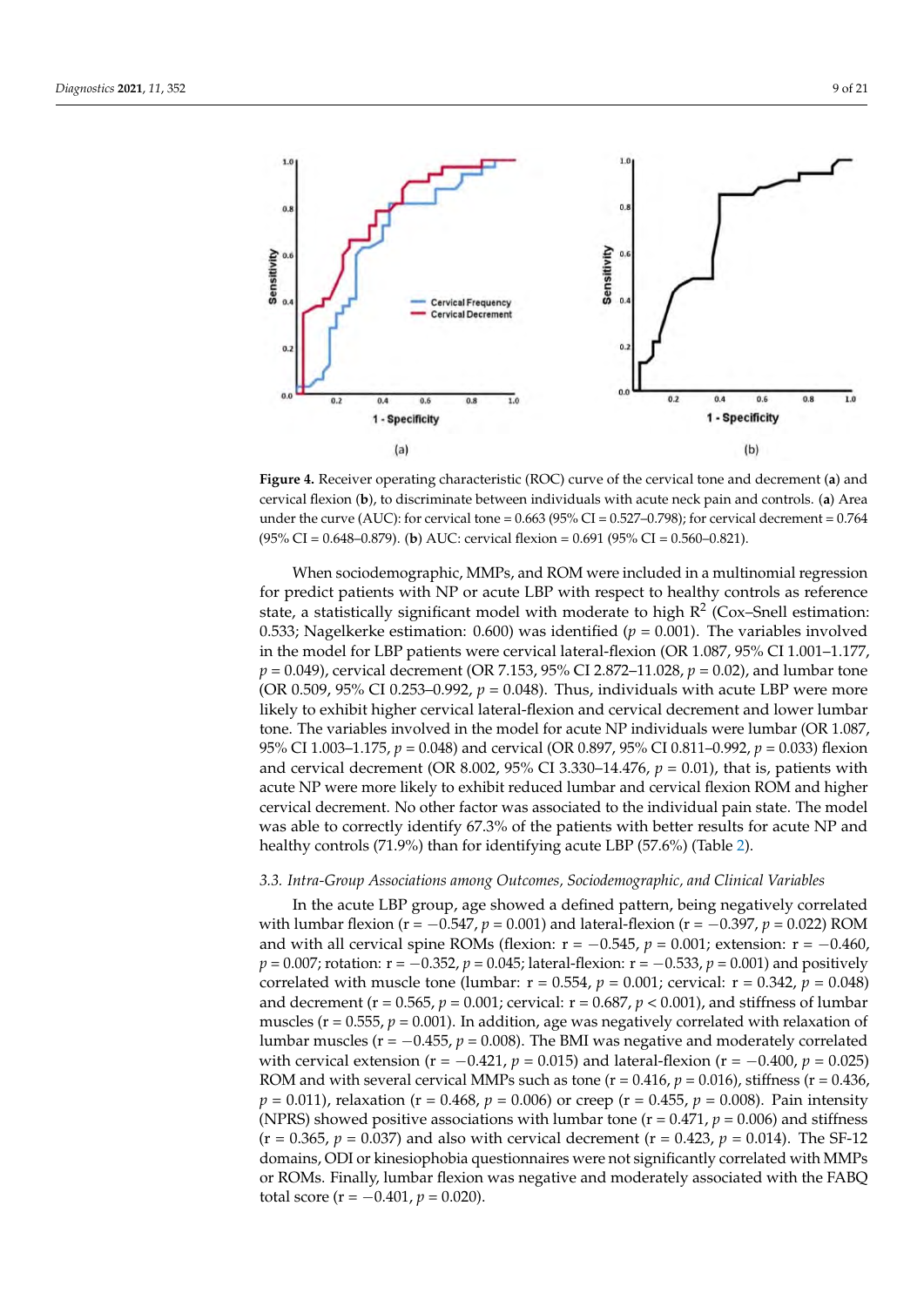For the relationships between ROM and MMPs, only lumbar flexion and cervical rotation showed correlations with MMPs. Thus, lumbar flexion was negatively correlated with lumbar tone ( $r = -0.372$ ,  $p = 0.033$ ) and stiffness ( $r = -0.359$ ,  $p = 0.040$ ) and cervical decrement ( $r = -0.399$ ,  $p = 0.024$ ). Finally, cervical rotation was correlated with lumbar MMPs, being negatively correlated with tone ( $r = -0.529$ ,  $p = 0.002$ ), stiffness ( $r = -0.534$ , *p* = 0.001) and decrement (*r* = −0.386, *p* = 0.026), and positively with relaxation (*r* = 0.405,  $p = 0.019$ ) and creep (r = 0.352,  $p = 0.045$ , Table [3\)](#page-10-0).

<span id="page-9-0"></span>**State Group Estimated State Low Back Pain Neck Pain Control Percentage of Correct Estimation** Real state Low Back Pain 19 6 8 57.6%<br>Neck Pain 7 23 2 71.9% Neck Pain 7 23 2 2 71.9%  $\text{Control}$  5 4 24 72.7% Global percentage  $31.6\%$   $33.7\%$   $34.7\%$   $67.3\%$ 

**Table 2.** Identification of clinical state according to multinomial regression model.

In the acute NP group, age also showed negative and moderate correlations with lumbar flexion (r = −0.459, *p* = 0.007) and lateral-flexion (r = −0.401, *p* = 0.020) and cervical extension (r = −0.512, *p* = 0.002), lateral-flexion (r = −0.674, *p* < 0.001) and rotation  $(r = -0.483, p = 0.004)$ . Furthermore, age was also positively correlated with lumbar  $(r = 0.458, p = 0.008)$  and cervical  $(r = 0.541, p = 0.001)$  decrement. In addition, BMI was negative and moderately correlated with lumbar flexion (r = −0.388, *p* = 0.026) and lateralflexion ( $r = -0.423$ ,  $p = 0.014$ ), and with cervical flexion ( $r = -0.403$ ,  $p = 0.020$ ) and extension  $(r = -0.513, p = 0.002)$ . The BMI showed fair correlations with lumbar relaxation  $(r = 0.351, p = 0.002)$ . *p* = 0.047) and lumbar (r = 0.379, *p* = 0.033) and cervical (r = 0.349, *p* = 0.049) creep. Pain intensity (NPRS) was negatively correlated with cervical rotation ( $r = -0.433$ ,  $p = 0.012$ ) and NWC and sensory PRI were negatively correlated with cervical decrement ( $r = -0.375$ ,  $p = 0.034$ ) and cervical flexion ( $r = -0.402$ ,  $p = 0.021$ ), respectively. The SF-12 did not show any correlation with any MMP or ROM. The NDI was negatively correlated with cervical lateral-flexion (r = −0.413, *p* = 0.017) and rotation (r = −0.504, *p* = 0.003) and with lumbar extension (r = −0.376, p = 0.031). No significant correlation with MMPs was observed. Fear to movement and kinesiophobia did not exhibit correlations with MMPs or ROM, with the exceptions of FABQ-PA, that showed a positive and moderate correlation with cervical decrement ( $r = 0.401$ ,  $p = 0.026$ ) and with the FABQ-W, that was associated with lumbar stiffness ( $r = -0.367$ ,  $p = 0.042$ ) and relaxation ( $r = 0.416$ ,  $p = 0.020$ ).

For the relationships between ROMs and MMPs, cervical flexion was negatively correlated with lumbar creep ( $r = -0.409$ ,  $p = 0.020$ ), while cervical lateral-flexion was negatively associated with lumbar ( $r = -0.522$ ,  $p = 0.002$ ) and cervical ( $r = -0.364$ ,  $p = 0.041$ ) decrement. For lumbar movements, only lumbar lateral-flexion showed significant correlation with lumbar decrement (r = −0.545, *p* = 0.001) and creep (r = −0.348, *p* = 0.049, Table [4\)](#page-11-0).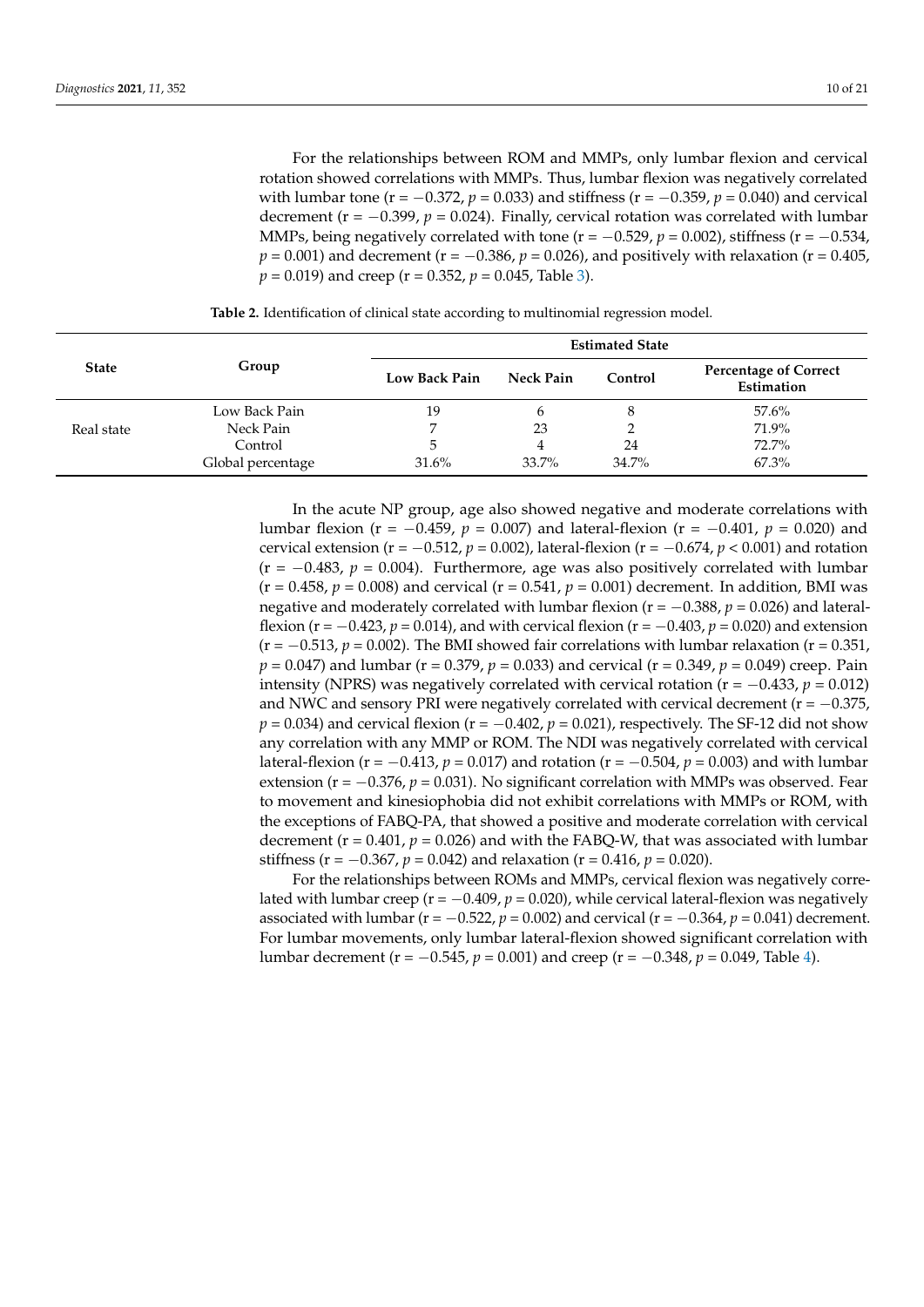<span id="page-10-0"></span>

| Variables                   | $\operatorname{\mathsf{Tone}}$<br>ă<br>Lumb | ess<br>Stiffm<br>umbar | crement<br>Φ<br>Lumbar | elaxation<br>≃<br>ar<br>Lumb <sub>i</sub> | ep<br>ਜ਼<br>dmu | $\Gamma$ on<br>तु | ess<br>tiffn<br>Ò<br><u>ក្ខព្</u><br>⊶ | tie<br>ನ<br>$\mathbf{C}$<br>Έ<br>ā | tion<br>xa<br>-a<br>≃<br>ढ<br>ដ<br>Ū | eep<br>ical<br>ä | exion<br>щ<br>đ<br>umb. | Extension<br>āľ<br>dmn. | Rotation<br>umba | ö<br>n.<br>囸<br>mbar | Flexi<br>ical | Extensio<br>Cervical | ۵<br>Φ    | exion<br>eral-Fl<br>vical |
|-----------------------------|---------------------------------------------|------------------------|------------------------|-------------------------------------------|-----------------|-------------------|----------------------------------------|------------------------------------|--------------------------------------|------------------|-------------------------|-------------------------|------------------|----------------------|---------------|----------------------|-----------|---------------------------|
| Age                         | 0.554                                       | 0.555                  | 0.565                  | $-0.455$                                  | <b>NS</b>       | 0.342             | <b>NS</b>                              | 0.687                              | <b>NS</b>                            | <b>NS</b>        | $-0.547$                | <b>NS</b>               | $_{\rm NS}$      | $-0.397$             | $-0.545$      | $-0.460$             | $-0.352$  | $-0.533$                  |
| BMI                         | <b>NS</b>                                   | <b>NS</b>              | <b>NS</b>              | <b>NS</b>                                 | <b>NS</b>       | $-0.416$          | $-0.436$                               | <b>NS</b>                          | 0.468                                | 0.455            | <b>NS</b>               | <b>NS</b>               | <b>NS</b>        | <b>NS</b>            | <b>NS</b>     | $-0.421$             | <b>NS</b> | $-0.400$                  |
| Lumbar flexion              | $-0.372$                                    | $-0.359$               | NS                     | <b>NS</b>                                 | <b>NS</b>       | <b>NS</b>         | <b>NS</b>                              | $-0.399$                           | <b>NS</b>                            | <b>NS</b>        |                         |                         |                  |                      |               |                      |           |                           |
| Lumbar extension            | <b>NS</b>                                   | <b>NS</b>              | NS                     | <b>NS</b>                                 | <b>NS</b>       | <b>NS</b>         | <b>NS</b>                              | <b>NS</b>                          | <b>NS</b>                            | <b>NS</b>        |                         |                         |                  |                      |               |                      |           |                           |
| Lumbar rotation             | NS                                          | <b>NS</b>              | NS                     | <b>NS</b>                                 | <b>NS</b>       | <b>NS</b>         | <b>NS</b>                              | <b>NS</b>                          | <b>NS</b>                            | <b>NS</b>        |                         |                         |                  |                      |               |                      |           |                           |
| Lumbar<br>lateral-flexion   | $_{\rm NS}$                                 | <b>NS</b>              | $_{\rm NS}$            | $_{\rm NS}$                               | $_{\rm NS}$     | <b>NS</b>         | <b>NS</b>                              | <b>NS</b>                          | <b>NS</b>                            | NS               |                         |                         |                  |                      |               |                      |           |                           |
| Cervical flexion            | NS                                          | <b>NS</b>              | <b>NS</b>              | <b>NS</b>                                 | <b>NS</b>       | <b>NS</b>         | <b>NS</b>                              | <b>NS</b>                          | <b>NS</b>                            | <b>NS</b>        |                         |                         |                  |                      |               |                      |           |                           |
| Cervical extension          | <b>NS</b>                                   | <b>NS</b>              | NS                     | <b>NS</b>                                 | <b>NS</b>       | <b>NS</b>         | <b>NS</b>                              | <b>NS</b>                          | <b>NS</b>                            | <b>NS</b>        |                         |                         |                  |                      |               |                      |           |                           |
| Cervical rotation           | $-0.529$                                    | $-0.534$               | $-0.386$               | 0.405                                     | 0.352           | <b>NS</b>         | <b>NS</b>                              | <b>NS</b>                          | <b>NS</b>                            | <b>NS</b>        |                         |                         |                  |                      |               |                      |           |                           |
| Cervical<br>lateral-flexion | <b>NS</b>                                   | <b>NS</b>              | NS                     | <b>NS</b>                                 | <b>NS</b>       | <b>NS</b>         | <b>NS</b>                              | <b>NS</b>                          | <b>NS</b>                            | <b>NS</b>        |                         |                         |                  |                      |               |                      |           |                           |

Abbreviations: BMI: body mass index; NS: Not significant (*p*-value > 0.05).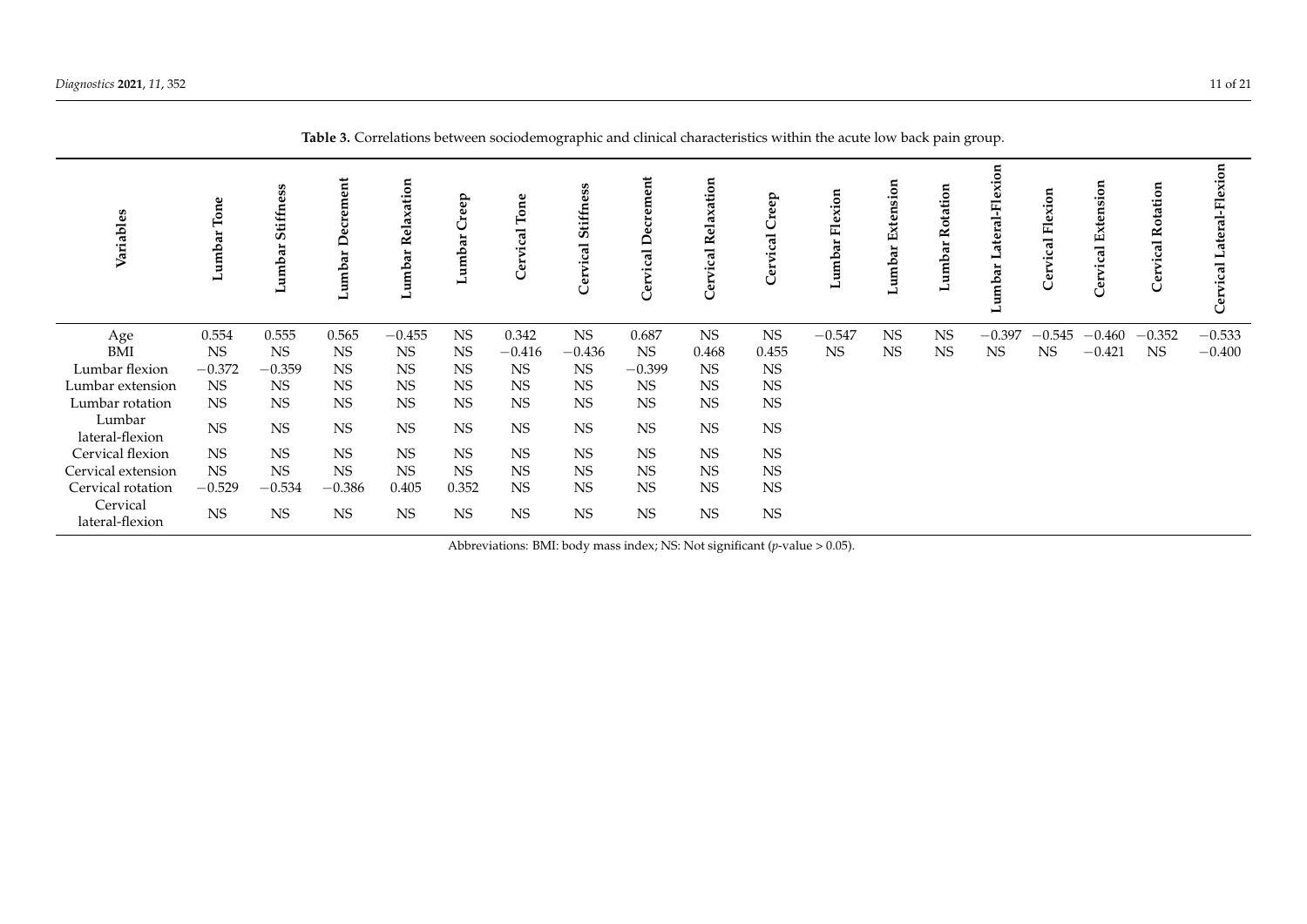<span id="page-11-0"></span>

|                             |               |                             |                  |                   |              |           | $\cup$ 1                |                             |                                   |               |                                   |                     | $\mathbf{L}$<br>$\cup$ | $\mathbf{I}$            |             |          |                   |                            |
|-----------------------------|---------------|-----------------------------|------------------|-------------------|--------------|-----------|-------------------------|-----------------------------|-----------------------------------|---------------|-----------------------------------|---------------------|------------------------|-------------------------|-------------|----------|-------------------|----------------------------|
| Variables                   | Ton<br>Lumbar | ess<br>Stiffn<br>umbar<br>⊐ | Lumbar Decrement | Lumbar Relaxation | reep<br>Lumb |           | ess<br>Stiffn<br>ಸ<br>C | ent<br>ಸ<br><u>ت</u> .<br>Ũ | ation<br>da<br>≃<br>ह<br>erv<br>ပ | reep<br>vical | Flexion<br>ದ<br>Lumb <sub>i</sub> | Extension<br>Lumbar | Lumbar Rotation        | ateral-Flexion<br>umbar | ical Flexio | ĖĹ       | Rotation<br>vical | ateral-Flexion<br>Cervical |
| Age                         | <b>NS</b>     | NS                          | 0.458            | <b>NS</b>         | NS           | <b>NS</b> | <b>NS</b>               | 0.541                       | <b>NS</b>                         | <b>NS</b>     | $-0.459$                          | <b>NS</b>           | NS                     | $-0.401$                | <b>NS</b>   | $-0.512$ | $-0.483$          | $-0.674$                   |
| BMI                         | <b>NS</b>     | <b>NS</b>                   | <b>NS</b>        | 0.351             | 0.379        | <b>NS</b> | <b>NS</b>               | <b>NS</b>                   | <b>NS</b>                         | 0.341         | $-0.388$                          | <b>NS</b>           | <b>NS</b>              | $-0.423$                | $-0.403$    | $-0.513$ | <b>NS</b>         | <b>NS</b>                  |
| Lumbar flexion              | <b>NS</b>     | <b>NS</b>                   | NS               | <b>NS</b>         | <b>NS</b>    | <b>NS</b> | <b>NS</b>               | <b>NS</b>                   | <b>NS</b>                         | <b>NS</b>     |                                   |                     |                        |                         |             |          |                   |                            |
| Lumbar extension            | <b>NS</b>     | NS                          | NS               | <b>NS</b>         | NS           | <b>NS</b> | <b>NS</b>               | <b>NS</b>                   | <b>NS</b>                         | <b>NS</b>     |                                   |                     |                        |                         |             |          |                   |                            |
| Lumbar rotation             | <b>NS</b>     | NS                          | <b>NS</b>        | <b>NS</b>         | <b>NS</b>    | <b>NS</b> | <b>NS</b>               | <b>NS</b>                   | <b>NS</b>                         | <b>NS</b>     |                                   |                     |                        |                         |             |          |                   |                            |
| Lumbar<br>lateral-flexion   | <b>NS</b>     | $_{\rm NS}$                 | $-0.545$         | <b>NS</b>         | $-0.348$     | <b>NS</b> | <b>NS</b>               | <b>NS</b>                   | <b>NS</b>                         | NS            |                                   |                     |                        |                         |             |          |                   |                            |
| Cervical flexion            | <b>NS</b>     | $_{\rm NS}$                 | $_{\rm NS}$      | <b>NS</b>         | $-0.409$     | <b>NS</b> | NS                      | <b>NS</b>                   | <b>NS</b>                         | <b>NS</b>     |                                   |                     |                        |                         |             |          |                   |                            |
| Cervical extension          | <b>NS</b>     | <b>NS</b>                   | <b>NS</b>        | <b>NS</b>         | <b>NS</b>    | <b>NS</b> | <b>NS</b>               | <b>NS</b>                   | <b>NS</b>                         | <b>NS</b>     |                                   |                     |                        |                         |             |          |                   |                            |
| Cervical rotation           | <b>NS</b>     | $_{\rm NS}$                 | $_{\rm NS}$      | <b>NS</b>         | <b>NS</b>    | <b>NS</b> | <b>NS</b>               | <b>NS</b>                   | <b>NS</b>                         | NS            |                                   |                     |                        |                         |             |          |                   |                            |
| Cervical<br>lateral-flexion | <b>NS</b>     | $_{\rm NS}$                 | $-0.522$         | <b>NS</b>         | <b>NS</b>    | <b>NS</b> | <b>NS</b>               | $-0.364$                    | <b>NS</b>                         | NS            |                                   |                     |                        |                         |             |          |                   |                            |

**Table 4.** Correlations between sociodemographic and clinical characteristics within the acute neck pain group.

Abbreviations: BMI: body mass index; NS: Not significant (*p*-value > 0.05).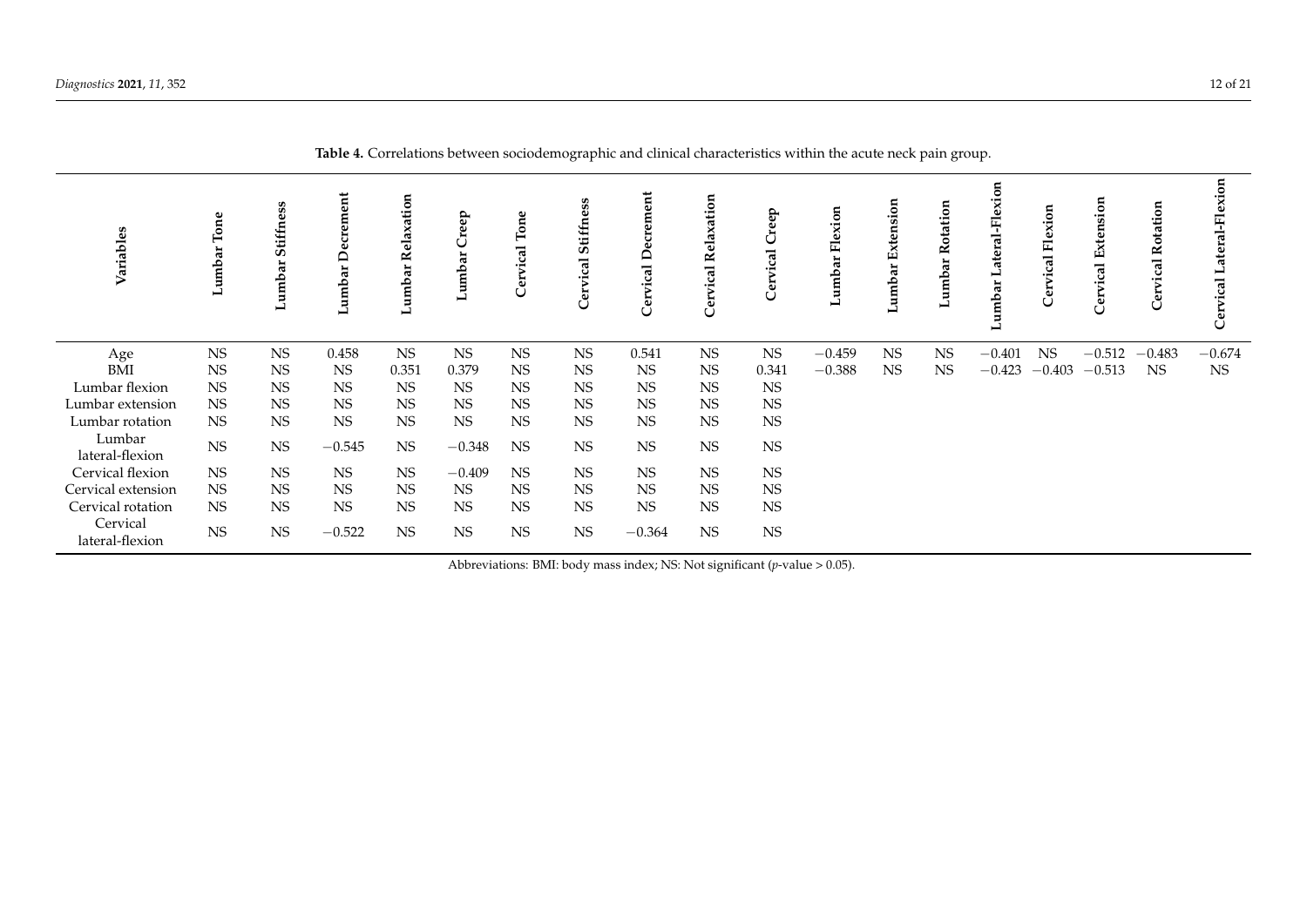Finally, in the control group, age was highly correlated with all lumbar MMPs (tone: r = 0.644; *p* < 0.001; stiffness: r = 0.598, *p* < 0.001; decrement: r = 0.653, *p* < 0.001; relaxation: r = −0.629, *p* < 0.001; creep: r = −0.410, *p* = 0.021) and with cervical decrement (r = 0.529;  $p = 0.002$ ). Furthermore, age was also negatively associated with lumbar flexion ( $r = -0.376$ , *p* = 0.031) and extension (r = −0.650, *p* < 0.001) and with cervical extension (r = −0.354,  $p = 0.043$ ). The BMI was negatively correlated with lumbar flexion ( $r = -0.367$ ,  $p = 0.035$ ) and lateral-flexion (r = −0.459, *p* = 0.007), and cervical extension (r = −0.502, *p* = 0.003). Furthermore, the BMI showed positive and moderate correlations with cervical relaxation  $(r = 0.494, p = 0.003)$  and creep  $(r = 0.510; p = 0.002)$ . As occurred with the spinal pain groups, the SF-12 showed no relation with any MMPs or ROM outcome.

With respect to MMPs and ROM, the relationships showed a consistent pattern, where lumbar flexion (tone: r = −0.411; *p* = 0.017; stiffness: r = −0.341, *p* = 0.048; decrement: r = −0.384, *p* = 0.027; relaxation: r = 0.413, *p* = 0.017; creep: r = 0.341, *p* = 0.048) and extension (tone: r = −0.354; *p* = 0.040; stiffness: r = −0.381, *p* = 0.029; decrement: r = −0.490, *p* = 0.004; relaxation: r = 0.629, *p* < 0.001; creep: r = 0.570, *p* = 0.001) were associated to all lumbar MMPs and also to cervical decrement ( $r = -0.401$ ;  $p = 0.021$ ). Furthermore, cervical extension was fairly associated with cervical creep ( $r = -0.352$ ,  $p = 0.045$ ), and cervical lateral-flexion with lumbar decrement ( $r = -0.464$ ,  $p = 0.007$ , Table [5\)](#page-13-0).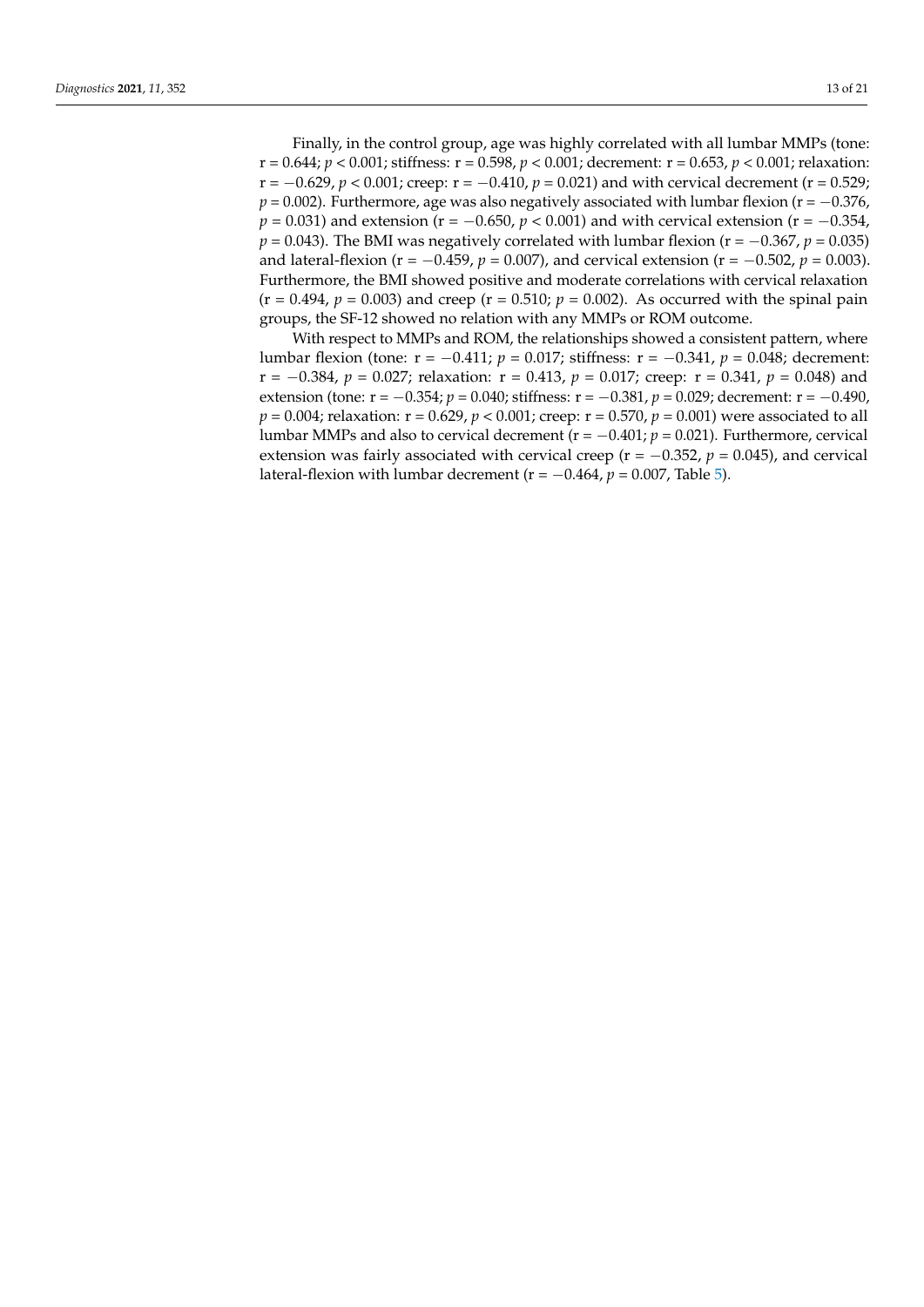<span id="page-13-0"></span>

| Variables                   | Tone<br>Lumbar | Stiffness<br>umbar<br>ت | ement<br>đ<br>Lumb | Relaxation<br>umbar | eep<br>amb | Ton<br><u>ថ្ម</u> | Stiffness<br>Cervical | ent<br>≏<br>Ū | vical Relaxation<br>ලි | Creep<br><u>ical</u><br>Cervi | Flexion<br>ă<br>dump | Extension<br>Lumbar | tation<br>ъ<br>∝<br>ء | -Flexion<br>ateral<br>Lumbar | vical Flexion<br>Cer | nsion<br>Exter<br>ಸ<br>Cer | Rotation<br>vical<br>Ĉē | ral-Flexion<br>요<br>$\overline{\mathbf{c}}$ |
|-----------------------------|----------------|-------------------------|--------------------|---------------------|------------|-------------------|-----------------------|---------------|------------------------|-------------------------------|----------------------|---------------------|-----------------------|------------------------------|----------------------|----------------------------|-------------------------|---------------------------------------------|
| Age                         | 0.644          | 0.598                   | 0.653              | $-0.629$            | $-0.410$   | <b>NS</b>         | <b>NS</b>             | 0.529         | <b>NS</b>              | <b>NS</b>                     | $-0.376$             | $-0.650$            | <b>NS</b>             | <b>NS</b>                    | <b>NS</b>            | $-0.354$                   | <b>NS</b>               | <b>NS</b>                                   |
| BMI                         | <b>NS</b>      | <b>NS</b>               | <b>NS</b>          | <b>NS</b>           | <b>NS</b>  | <b>NS</b>         | <b>NS</b>             | <b>NS</b>     | 0.494                  | 0.510                         | $-0.367$             | <b>NS</b>           | <b>NS</b>             | $-0.459$                     | <b>NS</b>            | $-0.502$                   | <b>NS</b>               | <b>NS</b>                                   |
| Lumbar flexion              | $-0.411$       | $-0.341$                | $-0.384$           | 0.413               | 0.341      | <b>NS</b>         | <b>NS</b>             | <b>NS</b>     | <b>NS</b>              | <b>NS</b>                     |                      |                     |                       |                              |                      |                            |                         |                                             |
| Lumbar extension            | $-0.354$       | $-0.381$                | $-0.490$           | 0.629               | 0.570      | <b>NS</b>         | <b>NS</b>             | $-0.401$      | <b>NS</b>              | <b>NS</b>                     |                      |                     |                       |                              |                      |                            |                         |                                             |
| Lumbar rotation             | <b>NS</b>      | <b>NS</b>               | <b>NS</b>          | <b>NS</b>           | <b>NS</b>  | <b>NS</b>         | <b>NS</b>             | <b>NS</b>     | <b>NS</b>              | <b>NS</b>                     |                      |                     |                       |                              |                      |                            |                         |                                             |
| Lumbar<br>lateral-flexion   | $_{\rm NS}$    | <b>NS</b>               | $_{\rm NS}$        | $_{\rm NS}$         | NS         | $_{\rm NS}$       | $_{\rm NS}$           | NS            | $_{\rm NS}$            | $_{\rm NS}$                   |                      |                     |                       |                              |                      |                            |                         |                                             |
| Cervical flexion            | <b>NS</b>      | <b>NS</b>               | <b>NS</b>          | <b>NS</b>           | <b>NS</b>  | <b>NS</b>         | <b>NS</b>             | <b>NS</b>     | <b>NS</b>              | $_{\rm NS}$                   |                      |                     |                       |                              |                      |                            |                         |                                             |
| Cervical extension          | <b>NS</b>      | <b>NS</b>               | <b>NS</b>          | <b>NS</b>           | <b>NS</b>  | <b>NS</b>         | <b>NS</b>             | <b>NS</b>     | <b>NS</b>              | $-0.352$                      |                      |                     |                       |                              |                      |                            |                         |                                             |
| Cervical rotation           | <b>NS</b>      | <b>NS</b>               | <b>NS</b>          | <b>NS</b>           | <b>NS</b>  | <b>NS</b>         | <b>NS</b>             | <b>NS</b>     | <b>NS</b>              | <b>NS</b>                     |                      |                     |                       |                              |                      |                            |                         |                                             |
| Cervical<br>lateral-flexion | $_{\rm NS}$    | NS                      | $-0.464$           | <b>NS</b>           | <b>NS</b>  | <b>NS</b>         | <b>NS</b>             | NS            | $_{\rm NS}$            | $_{\rm NS}$                   |                      |                     |                       |                              |                      |                            |                         |                                             |

**Table 5.** Correlations between sociodemographic and clinical characteristics within the healthy control group.

Abbreviations: BMI: body mass index; NS: Not significant (*p*-value > 0.05).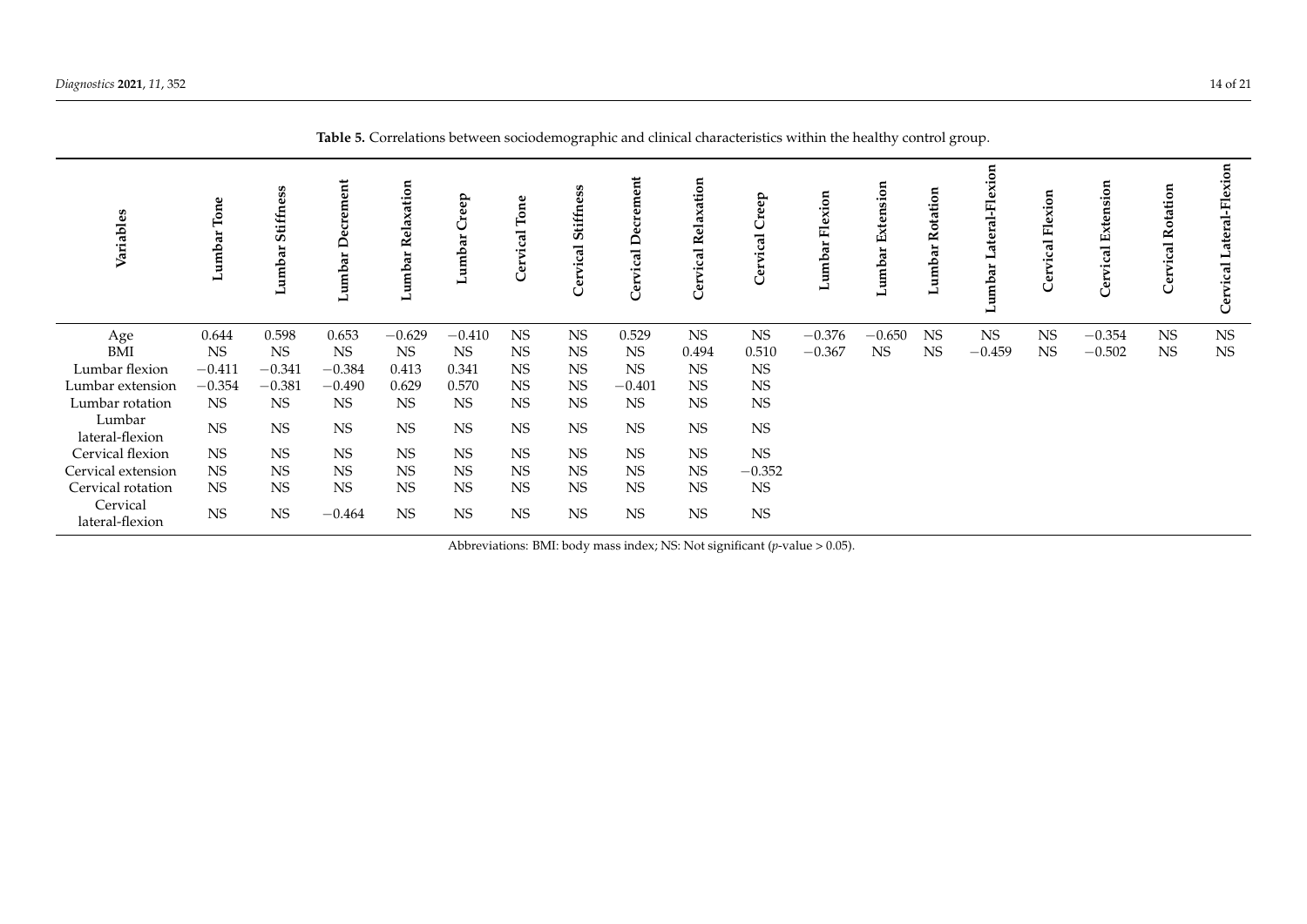## **4. Discussion**

The current study showed that specific MMPs, such as cervical tone and elasticity, and cervico-lumbar flexion and cervical rotation ROMs are different among patients with acute LBP, acute NP and healthy controls. Furthermore, no lumbar MMP was able to differentiate groups, but the reduction of flexion on each affected region and cervical elasticity allowed to discriminate individuals between spinal pain and healthy controls. In general, the MMPs and ROMs were not associated with disability or behavior and quality of pain within the spinal pain groups, while age was related to a reduction in ROMs and an increase of tone, stiffness and decrement, and a reduction of relaxation and creep, in both lumbar and cervical regions in all groups. Lumbar ROM in the sagittal plane was inversely related to tone, stiffness, and decrement in healthy controls, being absent this pattern in the cervical region, and in patients with acute NP. Unexpectedly, cervical rotation was inversely related to lumbar tone, stiffness, and decrement, and directly to relaxation and creep in people with acute LBP. This pattern, where cervical values are associated in patients with acute LBP, again appeared when the capacity of discrimination of MMPs and ROMs among groups was tested, supporting the influence of a specifically located spinal mechanical pain along other regions of the spine.

The whole protocol was applied without unexpected interruptions or the appearance of pain during the examination, which reinforce the clinical applicability of the collection of ROMs assessed by IMUs, and of MMPs assessed with MyotonPro®.

## *4.1. Differences in MMPs and ROMs between Spinal Pain and Controls*

Some cervical MMPs and lumbar and cervical ROMs were different among the study groups. These differences distinguished not only healthy controls from individuals on each spinal involved region, as occurred with high cervical tone and low cervical rotation ROM within the acute NP group, but also for the non-affected regions, such as the high cervical decrement in patients with acute LBP.

The mean values of lumbar musculature stiffness of young control subjects [\[28\]](#page-18-14) and elder control subjects [\[44\]](#page-19-7) were similar to those values obtained in the current study for all groups. Furthermore, current values of tone and stiffness were lower than those reported for other pathological populations, such as young [\[28,](#page-18-14)[71\]](#page-20-9) and elderly [\[44\]](#page-19-7) individuals with chronic spinal pain, and even inflammatory pain [\[29\]](#page-18-15). In fact, the differences among the three groups, which did not show statistical significance, were lower than the minimum detectable change established for these variables in the lumbar muscles [\[29\]](#page-18-15), and may be explained by the acute state of patients in our study, and the rest assessment position. By contrast, the altered pattern of greater stiffness and lower elasticity appeared for the cervical region. For this region, it has been described that the stiffness of the splenius capitis decreased and the elasticity increased after the administration of botulinum neurotoxin injections in patients with cervical dystonia [\[27\]](#page-18-13). In the study, the baseline values were higher than those obtained in our study, but the final ones can be considered similar, mainly for the control subjects, being tone and decrement higher in spinal pain individuals, which confirms a moderate alteration of the MMPs in the cervical region for acute LBP and NP groups.

Some authors have identified decreased lumbar ROMs in LBP patients [\[3\]](#page-17-2), and specifically in the lumbar flexion in chronic patients [\[3\]](#page-17-2), this movement being the most studied one at lumbar level. This was the case of the current data, with absolute values of lumbar flexion ROM being similar to those previously identified for LBP (≈53◦ ) and controls (≈47◦ ) [\[3,](#page-17-2)[72](#page-20-10)[,73\]](#page-20-11), which exceeds the minimum detectable change for chronic LBP [\[36\]](#page-18-22). Other ROMs, such as lumbar extension or lateral-flexion did not show between-groups differences in our study, and the absolute values were similar in means, than other previously reported, independent of the use of ViMove system [\[72\]](#page-20-10) or not [\[36\]](#page-18-22). Scarce studies have measured lumbar rotation due to technical limitations [\[36](#page-18-22)[,72\]](#page-20-10), which limits the possibility of comparisons.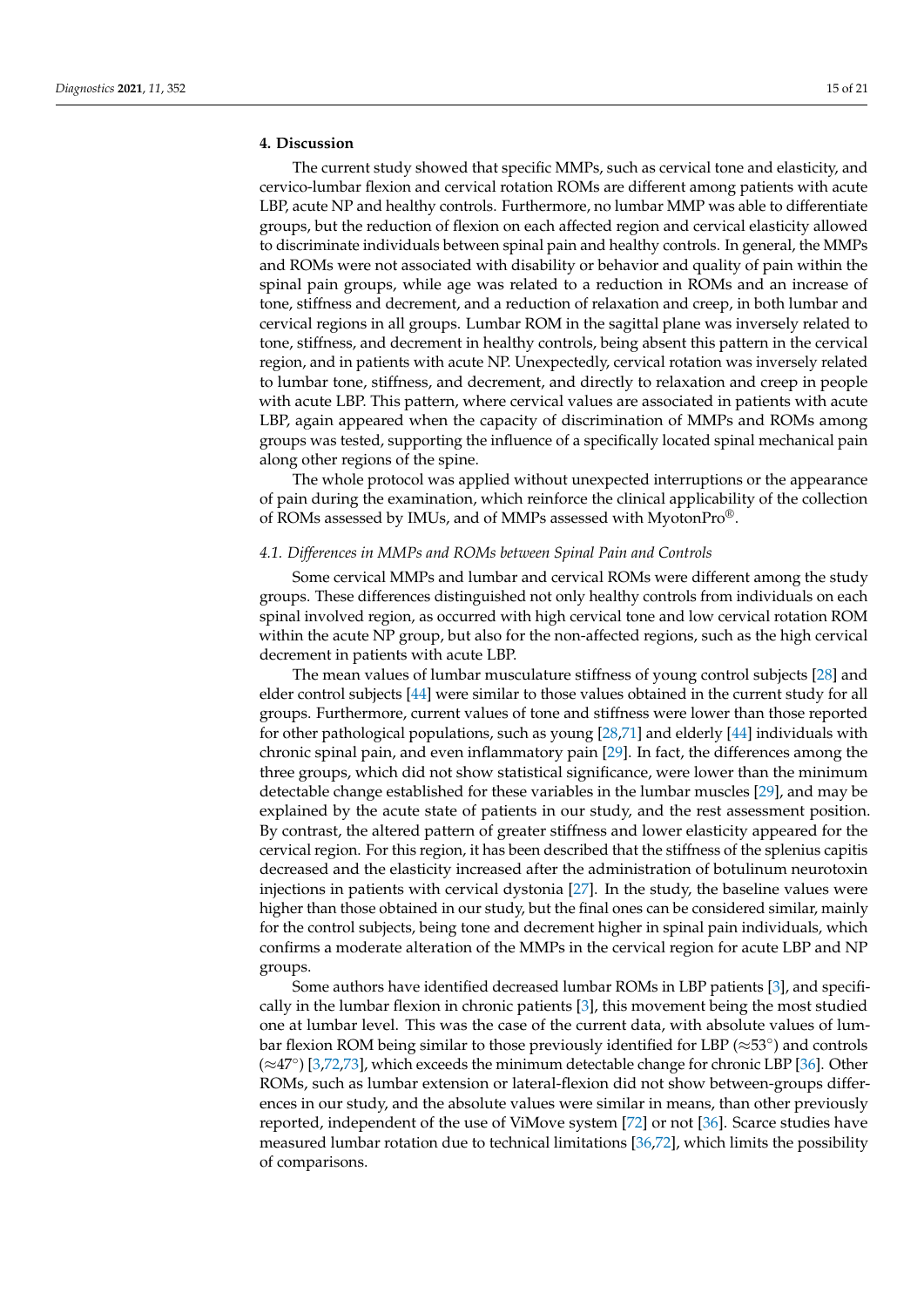For the cervical measurements, the ROM found in patients with acute NP was similar to previously reported data in healthy controls [\[74\]](#page-20-12) and lower than the values of patients with acute LBP or the control individuals in our study, which could be interpreted as a compensatory mechanism, at least for LBP individuals. In other words, patients with acute LBP move the cervical spine more, probably due to their lumbar mobility restrictions and pain, while patients with acute NP move the lumbar spine more, probably due to the mobility restrictions and pain of cervical region.

#### *4.2. Capacity of MMPs and ROMs to Discriminate between Spinal Pain and Control Individuals*

This is the first study to test the discriminant ability of MMPs to identify patients with acute LBP, acute NP and healthy controls which limits comparisons with previous research. Some specific MMPs and ROM were able to classify subjects between groups according to ROC curves. Interestingly, the only outcome that could discriminate among the three groups was the cervical decrement, and this was also the only variable that achieved acceptable capacity of discrimination (AUC > 0.7). Furthermore, only ROMs in flexion, both in lumbar and cervical regions, could also discriminate among the groups. Again, flexion movement appears to be the most affected in regional spinal pain.

The combination of outcomes to determine their influence on suffering acute NP or LBP, with the control group as reference, determined that two cervical variables, in this case cervical lateral-flexion and cervical decrement, remained in the model when acute LBP and healthy controls were analyzed, and that cervical and lumbar flexions and, again, cervical decrement, remained in the model when acute NP and control groups were analyzed. Therefore, cervical decrement, that is inverse to the elasticity, seems to be the main mechanical property that discriminates groups. Recently, it has been reported that elasticity is lower in elderly patients with chronic LBP [\[44\]](#page-19-7) and in patients with ankylosing spondylitis [\[45\]](#page-19-8), although always when assessed in lumbar region, which is consistent with the current results.

Furthermore, the links between cervical and lumbar regions when one of both areas is affected, could be explained by the regional interdependence model, where one region may contribute to, or is associated with, the patient's primary complaint by different mechanisms, such as biopsychosocial, neurophysiological, or musculoskeletal [\[75,](#page-20-13)[76\]](#page-20-14). These patterns increase the relevance for assessing the whole spine as a unique structure.

## *4.3. Associations between MMPs, ROMs with Sociodemographic and Clinical Features*

In summary, our results showed a consistent trend, with age being positively correlated with tone, stiffness and relaxation, and negatively correlated with ROM, as occurred with the BMI, in all groups. Furthermore, scant associations were found between MMPs and ROMs with pain, fear, disability and quality of life, in both spinal pain groups.

The association of age with the reduction of ROM has been described in the literature [\[39\]](#page-19-2), based on structural changes, such as degenerative alterations and soft tissue adaptative shortenings [\[77\]](#page-20-15). With respect to MMPs, this relationship has been described in healthy subjects [\[78\]](#page-20-16) and could be explained by the loss of skeletal muscle mass and strength that occurs with advancing age [\[79\]](#page-20-17), which increase the interest of these assessments as part of the clinical evaluation of spinal pain individuals.

Controversial results have been reported for the association between MMPs and ROM, and pain in chronic LBP patients, with some data supporting positive correlations with tone, stiffness and decrement  $[44]$ , whereas others do not [\[71\]](#page-20-9). As occurred with the differences among the groups, it is possible that the association between pain and MMPs only appears in the chronic state, as consequence of an interaction or confluence of various predictors such as emotional, cognitive, social and physical factors [\[39\]](#page-19-2), as described for other musculoskeletal complaints [\[58\]](#page-19-21), but not in the acute state.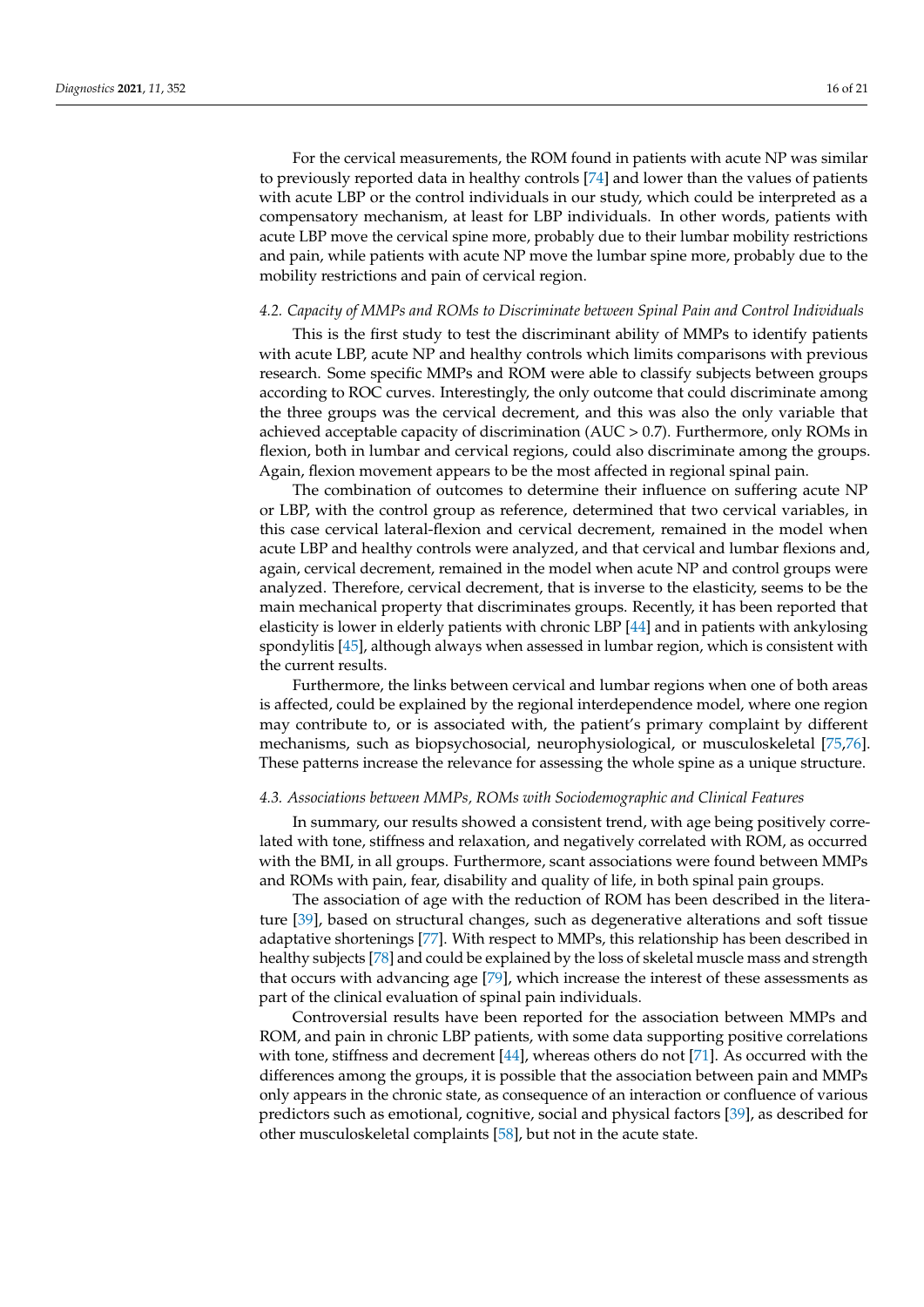#### *4.4. Strengths and Limitations*

One of the strengths of the study is its clinical applicability. In fact, the quantification of muscle stiffness of lumbar tissues is of high value for LBP management [\[45](#page-19-8)[,80\]](#page-20-18), and can assist diagnosis and treatments [\[80](#page-20-18)[,81\]](#page-20-19) in clinical setting. Thus, the current research has extended the study of MMPs to the acute stages of LBP and NP. Finally, a multivariate analysis was performed to identify variables able to discriminate individuals according to their clinical state.

Nevertheless, a set of limitations should be recognized. First, there was no follow-up period, which prevents any cause–effect relationship between outcomes and clinical state. Second, the applicability of these results is limited to similar population characteristics, in terms of acute and moderate pain, age or BMI. Third, for a better approach to these common conditions in clinical setting, no evaluation of the contraction state at rest of the spinal musculature, such as electromyography (EMG), was performed to confirm the absence of contractions along the MMPs assessment [\[43\]](#page-19-6). Furthermore, it has been stated that myotonometry cannot determine the MMPs at more than 2 cm deep [\[29\]](#page-18-15). This can be the cause of the lack of lumbar MMPs as discriminators between groups, since myotonometry probably could not obtain data from deep lumbar muscles in many individuals. Fourth, the assessors were not blinded to the individual condition, but the procedures have shown low dependence of the assessor, which reduces their influence in the results. Finally, other techniques for analyzing muscle features, such as surface electromyography (sEMG) [\[82\]](#page-20-20) and high density EMG [\[83\]](#page-20-21), could add different information to the data obtained in the current study. There are also other systems for measuring lumbar and cervical mobility, especially motion capture systems [\[48\]](#page-19-11) and some dedicated mobility machines such as MedX (Ocala, FL, USA) [\[84\]](#page-20-22), although the feasibility of these systems is low due to the need for expensive dedicated laboratories. Further studies with prospective designs, chronic syndromes, and different assessment protocols should be conducted to improve knowledge in this area.

#### **5. Conclusions**

The presence of acute LBP and acute NP can increase tone and decrease elasticity of posterior cervical muscles, and modify ROMs in flexion and rotation, which increases the relevance of assessing these features for spinal pain syndromes in clinical settings.

The tissue elasticity discriminates spinal pain individuals from controls. The ROMs in flexion can also help in discriminating between acute pain and pain-free subjects.

Finally, the MMPs and ROMs show a pattern of association with age and BMI in acute spinal pain, but not with intensity and quality of pain, or disability, probably due to the short period of time (acute state) during which pain is suffered.

**Author Contributions:** Conceptualization, S.A.-C., L.G.-L., J.L.G.-C., D.P.R.-d.-S. and F.A.-S.; methodology, S.A.-C., L.G.-L., J.L.G.-C., C.C.-P., D.P.R.-d.-S. and F.A.-S.; formal analysis, J.L.G.-C., C.F.-d.-l.-P. and F.A.-S.; investigation, S.A.-C., L.G.-L., C.C.-P., C.F.-d.-l.-P. and D.P.R.-d.-S.; writing—original draft preparation, S.A.-C., L.G.-L., J.L.G.-C., C.F.-d.-l.-P. and C.C.-P.; writing—review and editing, C.F.-d.-l.-P., J.L.G.-C., D.P.R.-d.-S. and F.A.-S.; project administration and funding acquisition, J.L.G.-C. and F.A.-S. All authors have read and agreed to the published version of the manuscript.

**Funding:** This research was funded by Consejería de Salud (Andalusian Government, Spain), grant PI-03242017, and Instituto de Salud Carlos III, grant DTS18/00046.

**Institutional Review Board Statement:** This project was approved by the Cordoba Research Ethics Committee on September, 2018 (registration number 4017/2018).

**Informed Consent Statement:** All participants signed a written informed consent.

**Acknowledgments:** To the staff of Physiobalance, Reina Sofía University Hospital of Córdoba, and Biosanitary campus of the University of Córdoba (Spain) for their support during the recruitment of the sample.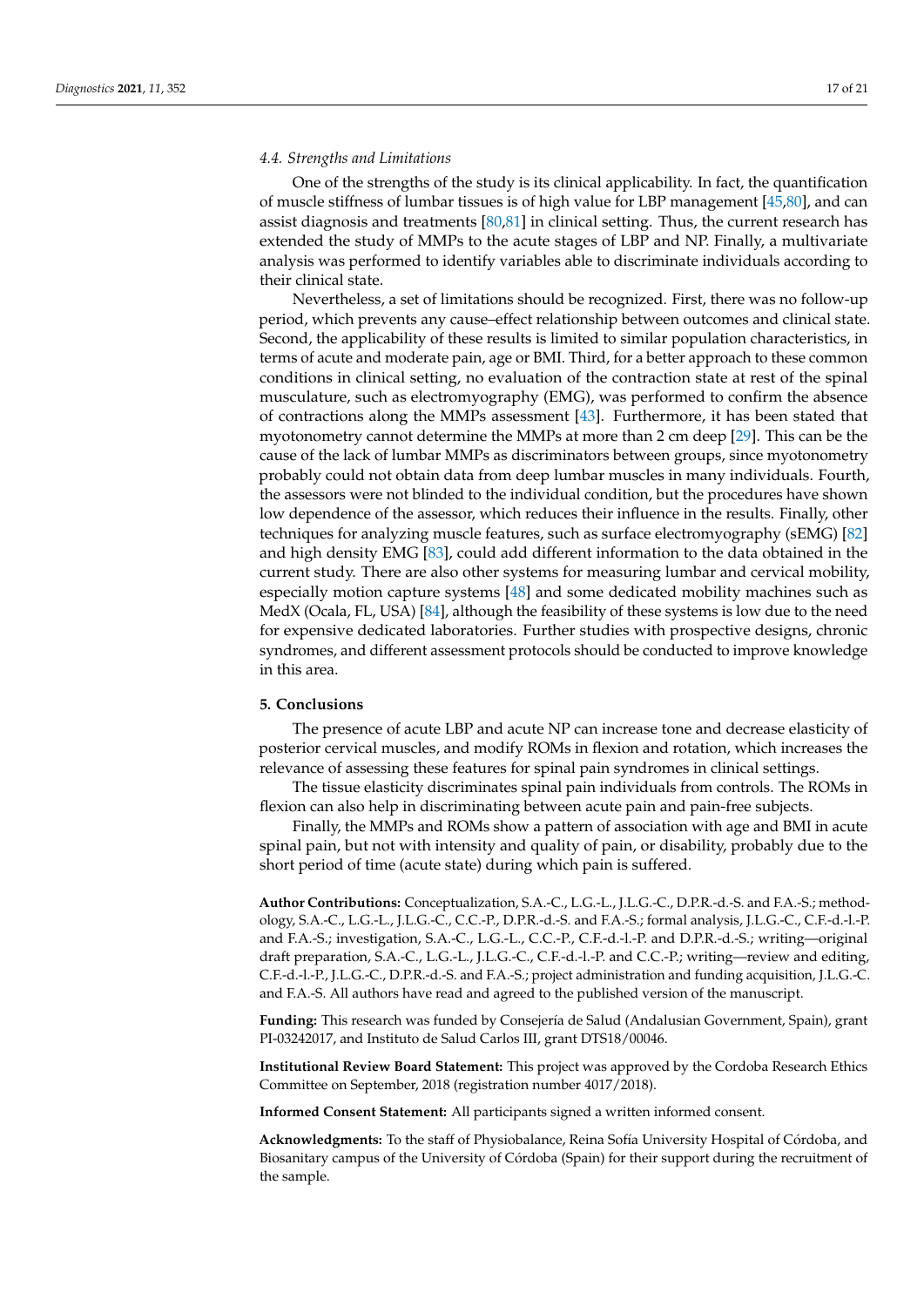**Conflicts of Interest:** The funding sponsor had no role in the design of the study; in the collection, analyses, or interpretation of data; in the writing of the manuscript; and in the decision to publish the results. The authors declare no conflict of interest.

## **Abbreviations**

| <b>AUC</b>    | Area Under the Curve                                               |
|---------------|--------------------------------------------------------------------|
| BMI           | Body Mass Index                                                    |
| CV            | Coefficient of Variation                                           |
| EMG           | Electromyography                                                   |
| sEMG          | surface Electromyography                                           |
| FABO          | Fear-Avoidance Beliefs Questionnaire                               |
| FABQ-PA       | Physical Activity Subscale of Fear-Avoidance Beliefs Questionnaire |
| FABO-W        | Work Subscale of Fear-Avoidance Beliefs Questionnaire              |
| <b>ICC</b>    | <b>Intraclass Correlation Coefficient</b>                          |
| <b>IMUs</b>   | <b>Inertial Motion Units</b>                                       |
| <b>LBP</b>    | Low Back Pain                                                      |
| <b>MMP</b>    | Muscle Mechanical Property                                         |
| NDI           | Neck Disability Index                                              |
| NP            | Neck Pain                                                          |
| <b>NPRS</b>   | Numerical Pain Rating Scale                                        |
| NS.           | Not Significant                                                    |
| <b>NWC</b>    | Number of Words Chosen                                             |
| ODI           | Oswestry Disability Index                                          |
| OR.           | Odds Ratio                                                         |
| PRI           | Pain Rating Index                                                  |
| <b>ROC</b>    | Receiver Operating Characteristic                                  |
| <b>ROM</b>    | Range of Motion                                                    |
| $SF-12$       | 12-item Short-Form Health Survey                                   |
| $MCS-12$      | Mental Component Summary of 12-item Short-Form Health Survey       |
| <b>PCS-12</b> | Physical Component Summary of 12-item Short-Form Health Survey     |
| TSK-11SV      | Short Version of Tampa Scale for Kinesiophobia                     |
| 95%IC         | 95% confidence interval                                            |

## **References**

- <span id="page-17-0"></span>1. Clark, S.; Horton, R. Low Back Pain: A Major Global Challenge. *Lancet* **2018**, *391*, 2302. [\[CrossRef\]](http://doi.org/10.1016/S0140-6736(18)30725-6)
- <span id="page-17-1"></span>2. Abbafati, C.; Machado, D.B.; Cislaghi, B.; Salman, O.M.; Karanikolos, M.; McKee, M.; Abbas, K.M.; Brady, O.J.; Larson, H.J.; Trias-Llimós, S.; et al. Global Burden of 369 Diseases and Injuries in 204 Countries and Territories, 1990–2019: A Systematic Analysis for the Global Burden of Disease Study 2019. *Lancet* **2020**, *396*, 1204–1222.
- <span id="page-17-2"></span>3. Laird, R.A.; Keating, J.L.; Ussing, K.; Li, P.; Kent, P. Does Movement Matter in People with Back Pain? Investigating "atypical" Lumbo-Pelvic Kinematics in People with and without Back Pain Using Wireless Movement Sensors. *BMC Musculoskelet. Disord.* **2019**, *20*, 28. [\[CrossRef\]](http://doi.org/10.1186/s12891-018-2387-x)
- <span id="page-17-3"></span>4. Laird, R.A.; Gilbert, J.; Kent, P.; Keating, J.L. Comparing Lumbo-Pelvic Kinematics in People with and without Back Pain: A Systematic Review and Meta-Analysis. *BMC Musculoskelet. Disord.* **2014**, *15*, 229. [\[CrossRef\]](http://doi.org/10.1186/1471-2474-15-229)
- <span id="page-17-4"></span>5. Hides, J.; Gilmore, C.; Stanton, W.; Bohlscheid, E. Multifidus Size and Symmetry among Chronic LBP and Healthy Asymptomatic Subjects. *Man. Ther.* **2008**, *13*, 43–49. [\[CrossRef\]](http://doi.org/10.1016/j.math.2006.07.017)
- 6. Hildebrandt, M.; Fankhauser, G.; Meichtry, A.; Luomajoki, H. Correlation between Lumbar Dysfunction and Fat Infiltration in Lumbar Multifidus Muscles in Patients with Low Back Pain. *BMC Musculoskelet. Disord.* **2017**, *18*, 12. [\[CrossRef\]](http://doi.org/10.1186/s12891-016-1376-1)
- <span id="page-17-5"></span>7. Hu, X.; Lei, D.; Li, L.; Leng, Y.; Yu, Q.; Wei, X.; Lo, W.L.A. Quantifying Paraspinal Muscle Tone and Stiffness in Young Adults with Chronic Low Back Pain: A Reliability Study. *Sci. Rep.* **2018**, *8*, 14343. [\[CrossRef\]](http://doi.org/10.1038/s41598-018-32418-x)
- <span id="page-17-6"></span>8. Kolber, M.J.; Beekhuizen, K. Lumbar Stabilization: An Evidence-Based Approach for the Athlete with Low Back Pain. *Strength Cond. J.* **2007**, *29*, 26–37. [\[CrossRef\]](http://doi.org/10.1519/00126548-200704000-00002)
- <span id="page-17-7"></span>9. Pranata, A.; Perraton, L.; El-Ansary, D.; Clark, R.; Fortin, K.; Dettmann, T.; Bryant, A. Lumbar Extensor Muscle Force Control Is Associated with Disability in People with Chronic Low Back Pain. *Clin. Biomech.* **2017**, *46*, 46–51. [\[CrossRef\]](http://doi.org/10.1016/j.clinbiomech.2017.05.004)
- <span id="page-17-8"></span>10. Nelson-Wong, E.; Alex, B.; Csepe, D.; Lancaster, D.; Callaghan, J.P. Altered Muscle Recruitment during Extension from Trunk Flexion in Low Back Pain Developers. *Clin. Biomech.* **2012**, *27*, 994–998. [\[CrossRef\]](http://doi.org/10.1016/j.clinbiomech.2012.07.007)
- <span id="page-17-9"></span>11. Cedraschi, C.; Luthy, C.; Allaz, A.F.; Herrmann, F.R.; Ludwig, C. Low Back Pain and Health-Related Quality of Life in Community-Dwelling Older Adults. *Eur. Spine J.* **2016**, *25*, 2822–2832. [\[CrossRef\]](http://doi.org/10.1007/s00586-016-4483-7)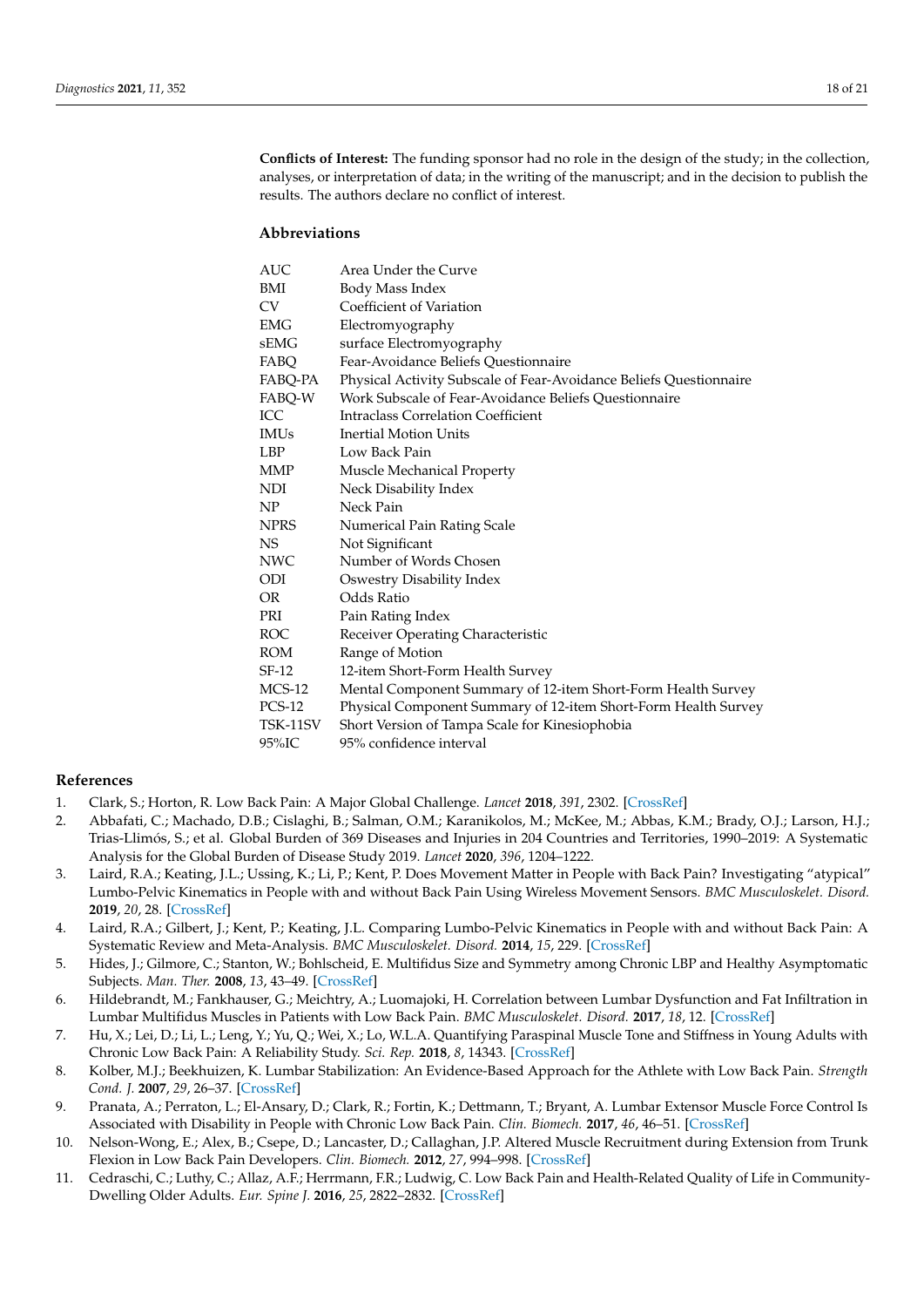- 12. Osumi, M.; Sumitani, M.; Otake, Y.; Nishigami, T.; Mibu, A.; Nishi, Y.; Imai, R.; Sato, G.; Nagakura, Y.; Morioka, S. Kinesiophobia Modulates Lumbar Movements in People with Chronic Low Back Pain: A Kinematic Analysis of Lumbar Bending and Returning Movement. *Eur. Spine J.* **2019**, *28*, 1572–1578. [\[CrossRef\]](http://doi.org/10.1007/s00586-019-06010-4)
- <span id="page-18-0"></span>13. Alhowimel, A.; Alotaibi, M.; Radford, K.; Coulson, N. Psychosocial Factors Associated with Change in Pain and Disability Outcomes in Chronic Low Back Pain Patients Treated by Physiotherapist: A Systematic Review. *SAGE Open Med.* **2018**, *6*, 2050312118757387. [\[CrossRef\]](http://doi.org/10.1177/2050312118757387) [\[PubMed\]](http://www.ncbi.nlm.nih.gov/pubmed/29449945)
- <span id="page-18-1"></span>14. Hoy, D.; March, L.; Woolf, A.; Blyth, F.; Brooks, P.; Smith, E.; Vos, T.; Barendregt, J.; Blore, J.; Murray, C.; et al. The Global Burden of Neck Pain: Estimates from the Global Burden of Disease 2010 Study. *Ann. Rheum. Dis.* **2014**, *73*, 1309–1315. [\[CrossRef\]](http://doi.org/10.1136/annrheumdis-2013-204431) [\[PubMed\]](http://www.ncbi.nlm.nih.gov/pubmed/24482302)
- <span id="page-18-2"></span>15. Alsultan, F.; Cescon, C.; Heneghan, N.R.; Rushton, A.; Barbero, M.; Falla, D. Eccentric Exercise and Delayed Onset Muscle Soreness Reduce the Variability of Active Cervical Movements. *J. Biomech.* **2020**, *111*, 109962. [\[CrossRef\]](http://doi.org/10.1016/j.jbiomech.2020.109962)
- <span id="page-18-3"></span>16. Falla, D.; Farina, D. Neuromuscular Adaptation in Experimental and Clinical Neck Pain. *J. Electromyogr. Kinesiol.* **2008**, *18*, 255–261. [\[CrossRef\]](http://doi.org/10.1016/j.jelekin.2006.11.001)
- <span id="page-18-4"></span>17. Kocur, P.; Wilski, M.; Lewandowski, J.; Łochyński, D. Female Office Workers with Moderate Neck Pain Have Increased Anterior Positioning of the Cervical Spine and Stiffness of Upper Trapezius Myofascial Tissue in Sitting Posture. *PM&R* **2018**, *11*, 476–482.
- <span id="page-18-5"></span>18. Meisingset, I.; Stensdotter, A.K.; Woodhouse, A.; Vasseljen, O. Neck Motion, Motor Control, Pain and Disability: A Longitudinal Study of Associations in Neck Pain Patients in Physiotherapy Treatment. *Man. Ther.* **2016**, *22*, 94–100. [\[CrossRef\]](http://doi.org/10.1016/j.math.2015.10.013)
- <span id="page-18-6"></span>19. Hidalgo, B.; Hall, T.; Bossert, J.; Dugeny, A.; Cagnie, B.; Pitance, L. The Efficacy of Manual Therapy and Exercise for Treating Non-Specific Neck Pain: A Systematic Review. *J. Back Musculoskelet. Rehabil.* **2017**, *30*, 1149–1169. [\[CrossRef\]](http://doi.org/10.3233/BMR-169615)
- <span id="page-18-7"></span>20. Dupeyron, A.; Lanhers, C.; Bastide, S.; Alonso, S.; Toulotte, M.; Jourdan, C.; Coudeyre, E. The Back Belief Questionnaire Is Efficient to Assess False Beliefs and Related Fear in Low Back Pain Populations: A Transcultural Adaptation and Validation Study. *PLoS ONE* **2017**, *12*, e0186753. [\[CrossRef\]](http://doi.org/10.1371/journal.pone.0186753) [\[PubMed\]](http://www.ncbi.nlm.nih.gov/pubmed/29211745)
- <span id="page-18-8"></span>21. Gatchel, R.; Bevers, K.; Licciardone, J.; Su, J.; Du, Y.; Brotto, M. Transitioning from Acute to Chronic Pain: An Examination of Different Trajectories of Low-Back Pain. *Healthcare* **2018**, *6*, 48. [\[CrossRef\]](http://doi.org/10.3390/healthcare6020048) [\[PubMed\]](http://www.ncbi.nlm.nih.gov/pubmed/29772754)
- 22. Ramírez-Maestre, C.; Esteve, R.; Ruiz-Párraga, G.; Gómez-Pérez, L.; López-Martínez, A.E. The Key Role of Pain Catastrophizing in the Disability of Patients with Acute Back Pain. *Int. J. Behav. Med.* **2017**, *24*, 239–248. [\[CrossRef\]](http://doi.org/10.1007/s12529-016-9600-9) [\[PubMed\]](http://www.ncbi.nlm.nih.gov/pubmed/27757840)
- <span id="page-18-9"></span>23. De Vos Andersen, N.B.; Kent, P.; Hjort, J.; Christiansen, D.H. Clinical Course and Prognosis of Musculoskeletal Pain in Patients Referred for Physiotherapy: Does Pain Site Matter? *BMC Musculoskelet. Disord.* **2017**, *18*, 130. [\[CrossRef\]](http://doi.org/10.1186/s12891-017-1487-3)
- <span id="page-18-10"></span>24. Maissan, F.; Pool, J.; de Raaij, E.; Mollema, J.; Ostelo, R.; Wittink, H. The Clinical Reasoning Process in Randomized Clinical Trials with Patients with Non-Specific Neck Pain Is Incomplete: A Systematic Review. *Musculoskelet. Sci. Pract.* **2018**, *35*, 8–17. [\[CrossRef\]](http://doi.org/10.1016/j.msksp.2018.01.011) [\[PubMed\]](http://www.ncbi.nlm.nih.gov/pubmed/29413949)
- <span id="page-18-11"></span>25. Hoy, D.; March, L.; Brooks, P.; Blyth, F.; Woolf, A.; Bain, C.; Williams, G.; Smith, E.; Vos, T.; Barendregt, J.; et al. The Global Burden of Low Back Pain: Estimates from the Global Burden of Disease 2010 Study. *Ann. Rheum. Dis.* **2014**, *73*, 968–974. [\[CrossRef\]](http://doi.org/10.1136/annrheumdis-2013-204428)
- <span id="page-18-12"></span>26. Liu, Y.; Pan, A.; Hai, Y.; Li, W.; Yin, L.; Guo, R. Asymmetric Biomechanical Characteristics of the Paravertebral Muscle in Adolescent Idiopathic Scoliosis. *Clin. Biomech.* **2019**, *65*, 81–86. [\[CrossRef\]](http://doi.org/10.1016/j.clinbiomech.2019.03.013) [\[PubMed\]](http://www.ncbi.nlm.nih.gov/pubmed/31004964)
- <span id="page-18-13"></span>27. Mustalampi, S.; Ylinen, J.; Korniloff, K.; Weir, A.; Häkkinen, A. Reduced Neck Muscle Strength and Altered Muscle Mechanical Properties in Cervical Dystonia Following Botulinum Neurotoxin Injections: A Prospective Study. *J. Mov. Disord.* **2016**, *9*, 44–49. [\[CrossRef\]](http://doi.org/10.14802/jmd.15035)
- <span id="page-18-14"></span>28. Kelly, J.P.; Koppenhaver, S.L.; Michener, L.A.; Proulx, L.; Bisagni, F.; Cleland, J.A. Characterization of Tissue Stiffness of the Infraspinatus, Erector Spinae, and Gastrocnemius Muscle Using Ultrasound Shear Wave Elastography and Superficial Mechanical Deformation. *J. Electromyogr. Kinesiol.* **2018**, *38*, 73–80. [\[CrossRef\]](http://doi.org/10.1016/j.jelekin.2017.11.001)
- <span id="page-18-15"></span>29. Andonian, B.J.; Masi, A.T.; Aldag, J.C.; Barry, A.J.; Coates, B.A.; Emrich, K.; Henderson, J.; Kelly, J.; Nair, K. Greater Resting Lumbar Extensor Myofascial Stiffness in Younger Ankylosing Spondylitis Patients Than Age-Comparable Healthy Volunteers Quantified by Myotonometry. *Arch. Phys. Med. Rehabil.* **2015**, *96*, 2041–2047. [\[CrossRef\]](http://doi.org/10.1016/j.apmr.2015.07.014)
- <span id="page-18-16"></span>30. Ilahi, S.; Alfonse, T.M.; White, A.; Devos, A.; Henderson, J.; Nair, K. Quantified Biomechanical Properties of Lower Lumbar Myofascia in Younger Adults with Chronic Idiopathic Low Back Pain and Matched Healthy Controls. *Clin. Biomech.* **2020**, *73*, 78–85. [\[CrossRef\]](http://doi.org/10.1016/j.clinbiomech.2019.12.026)
- <span id="page-18-17"></span>31. Kocur, P.; Wilski, M.; Goliwas, M.; Lewandowski, J.; Łochyński, D. Influence of Forward Head Posture on Myotonometric Measurements of Superficial Neck Muscle Tone, Elasticity, and Stiffness in Asymptomatic Individuals with Sedentary Jobs. *J. Manipulative Physiol. Ther.* **2019**, *42*, 195–202. [\[CrossRef\]](http://doi.org/10.1016/j.jmpt.2019.02.005)
- <span id="page-18-18"></span>32. Papi, E.; Bull, A.M.J.; McGregor, A.H. Is There Evidence to Use Kinematic/Kinetic Measures Clinically in Low Back Pain Patients? A Systematic Review. *Clin. Biomech.* **2018**, *55*, 53–64. [\[CrossRef\]](http://doi.org/10.1016/j.clinbiomech.2018.04.006)
- <span id="page-18-19"></span>33. Zhang, Y.; Haghighi, P.D.; Burstein, F.; Yap, L.W.; Cheng, W.; Yao, L.; Cicuttini, F. Electronic Skin Wearable Sensors for Detecting Lumbar–Pelvic Movements. *Sensors* **2020**, *20*, 1510. [\[CrossRef\]](http://doi.org/10.3390/s20051510) [\[PubMed\]](http://www.ncbi.nlm.nih.gov/pubmed/32182928)
- <span id="page-18-20"></span>34. De Rosario, H.; Vivas, M.J.; Sinovas, M.I.; Page, Á. Relationship between Neck Motion and Self-Reported Pain in Patients with Whiplash Associated Disorders during the Acute Phase. *Musculoskelet. Sci. Pract.* **2018**, *38*, 23–29. [\[CrossRef\]](http://doi.org/10.1016/j.msksp.2018.09.004)
- <span id="page-18-21"></span>35. Cuesta-Vargas, A.I.; Galán-Mercant, A.; Williams, J.M. The Use of Inertial Sensors System for Human Motion Analysis. *Phys. Ther. Rev.* **2010**, *15*, 462–473. [\[CrossRef\]](http://doi.org/10.1179/1743288X11Y.0000000006) [\[PubMed\]](http://www.ncbi.nlm.nih.gov/pubmed/23565045)
- <span id="page-18-22"></span>36. Bauer, C.M.; Heimgartner, M.; Rast, F.M.; Ernst, M.J.; Oetiker, S.; Kool, J. Reliability of Lumbar Movement Dysfunction Tests for Chronic Low Back Pain Patients. *Man. Ther.* **2016**, *24*, 81–84. [\[CrossRef\]](http://doi.org/10.1016/j.math.2016.02.013) [\[PubMed\]](http://www.ncbi.nlm.nih.gov/pubmed/26980560)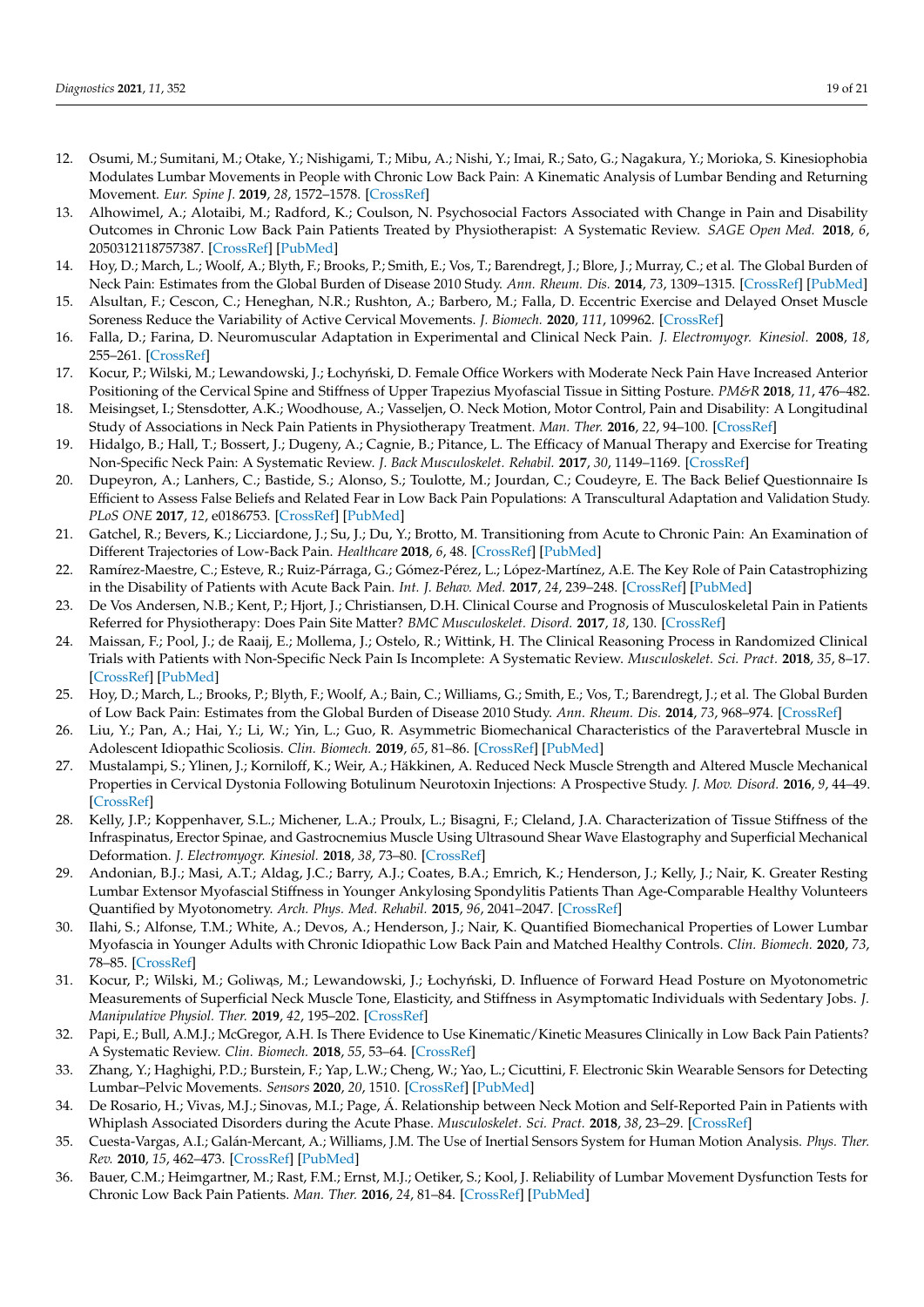- <span id="page-19-0"></span>37. Zhou, Y.; Loh, E.; Dickey, J.P.; Walton, D.M.; Trejos, A.L. Development of the Circumduction Metric for Identification of Cervical Motion Impairment. *J. Rehabil. Assist. Technol. Eng.* **2018**, *5*, 2055668318777984. [\[CrossRef\]](http://doi.org/10.1177/2055668318777984) [\[PubMed\]](http://www.ncbi.nlm.nih.gov/pubmed/31191942)
- <span id="page-19-1"></span>38. Fidalgo-Herrera, A.J.; Jové-Blanco, C.; Martínez-Beltrán, M.J.; Moreno-Ruiz, J.A.; de la Torre-Montero, J.C. Improving the Staging of Neck Injuries Using a New Index, the Neck Functional Holistic Analysis Score: Clustering Approach to Determine Degrees of Impairment. *PLoS ONE* **2020**, *15*, e0238424. [\[CrossRef\]](http://doi.org/10.1371/journal.pone.0238424)
- <span id="page-19-2"></span>39. Felicio, D.C.; Pereira, D.S.; Diz, J.B.M.; De Queiroz, B.Z.; Da Silva, J.P.; Leopoldino, A.A.O.; Pereira, L.S.M. Anterior Trunk Mobility Does Not Predict Disability in Elderly Women with Acute Low Back Pain: Brazilian Back Complaints in the Elders (BACE-Brazil) Study Results. *Spine (Phila Pa 1976)* **2017**, *42*, 1552–1558. [\[CrossRef\]](http://doi.org/10.1097/BRS.0000000000002151) [\[PubMed\]](http://www.ncbi.nlm.nih.gov/pubmed/28296815)
- <span id="page-19-3"></span>40. Qaseem, A.; Wilt, T.J.; McLean, R.M.; Forciea, M.A. Noninvasive Treatments for Acute, Subacute, and Chronic Low Back Pain: A Clinical Practice Guideline from the American College of Physicians. *Ann. Intern. Med.* **2017**, *166*, 514–530. [\[CrossRef\]](http://doi.org/10.7326/M16-2367)
- <span id="page-19-4"></span>41. Abbott, J.H.; Schmitt, J. Minimum Important Differences for the Patient-Specific Functional Scale, 4 Region-Specific Outcome Measures, and the Numeric Pain Rating Scale. *J. Orthop. Sports Phys. Ther.* **2014**, *44*, 560–564. [\[CrossRef\]](http://doi.org/10.2519/jospt.2014.5248) [\[PubMed\]](http://www.ncbi.nlm.nih.gov/pubmed/24828475)
- <span id="page-19-5"></span>42. Armijo-Olivo, S.; Warren, S.; Fuentes, J.; Magee, D.J. Clinical Relevance vs. Statistical Significance: Using Neck Outcomes in Patients with Temporomandibular Disorders as an Example. *Man. Ther.* **2011**, *16*, 563–572. [\[CrossRef\]](http://doi.org/10.1016/j.math.2011.05.006) [\[PubMed\]](http://www.ncbi.nlm.nih.gov/pubmed/21658987)
- <span id="page-19-6"></span>43. Nair, K.; Masi, A.T.; Andonian, B.J.; Barry, A.J.; Coates, B.A.; Dougherty, J.; Schaefer, E.; Henderson, J.; Kelly, J. Stiffness of Resting Lumbar Myofascia in Healthy Young Subjects Quantified Using a Handheld Myotonometer and Concurrently with Surface Electromyography Monitoring. *J. Bodyw. Mov. Ther.* **2016**, *20*, 388–396. [\[CrossRef\]](http://doi.org/10.1016/j.jbmt.2015.12.005)
- <span id="page-19-7"></span>44. Wu, Z.; Zhu, Y.; Xu, W.; Liang, J.; Guan, Y.; Xu, X. Analysis of Biomechanical Properties of the Lumbar Extensor Myofascia in Elderly Patients with Chronic Low Back Pain and That in Healthy People. *BioMed Res. Int.* **2020**, *2020*, 7649157. [\[CrossRef\]](http://doi.org/10.1155/2020/7649157)
- <span id="page-19-8"></span>45. White, A.; Abbott, H.; Masi, A.T.; Henderson, J.; Nair, K. Biomechanical Properties of Low Back Myofascial Tissue in Younger Adult Ankylosing Spondylitis Patients and Matched Healthy Control Subjects. *Clin. Biomech.* **2018**, *57*, 67–73. [\[CrossRef\]](http://doi.org/10.1016/j.clinbiomech.2018.06.006)
- <span id="page-19-9"></span>46. Aranda-Valera, I.C.; Cuesta-Vargas, A.; Garrido-Castro, J.L.; Gardiner, P.V.; López-Medina, C.; Machado, P.M.; Condell, J.; Connolly, J.; Williams, J.M.; Muñoz-Esquivel, K.; et al. Measuring Spinal Mobility Using an Inertial Measurement Unit System: A Validation Study in Axial Spondyloarthritis. *Diagnostics* **2020**, *10*, 426. [\[CrossRef\]](http://doi.org/10.3390/diagnostics10060426) [\[PubMed\]](http://www.ncbi.nlm.nih.gov/pubmed/32599741)
- <span id="page-19-10"></span>47. Park, S.E.; Kim, B.K.; Lee, S.B.; Choi, W.S.; Yeum, D.M. Effects of Central and Unilateral Posteroanterior Mobilization on Cervical Lordosis, Muscle Stiffness and ROM in Patient with Ankylosing Spondylitis: Case Study. *J. Phys. Ther. Sci.* **2017**, *29*, 1276–1280. [\[CrossRef\]](http://doi.org/10.1589/jpts.29.1276)
- <span id="page-19-11"></span>48. Mjøsund, H.L.; Boyle, E.; Kjaer, P.; Mieritz, R.M.; Skallgård, T.; Kent, P. Clinically Acceptable Agreement between the ViMove Wireless Motion Sensor System and the Vicon Motion Capture System When Measuring Lumbar Region Inclination Motion in the Sagittal and Coronal Planes. *BMC Musculoskelet. Disord.* **2017**, *18*, 124. [\[CrossRef\]](http://doi.org/10.1186/s12891-017-1489-1)
- <span id="page-19-12"></span>49. Lázaro, C.; Caseras, X.; Whizar-Lugo, V.M.; Wenk, R.; Baldioceda, F.; Bernal, R.; Ovalle, A.; Torrubia, R.; Baños, J.E. Psychometric Properties of a Spanish Version of the McGill Pain Questionnaire in Several Spanish-Speaking Countries. *Clin. J. Pain* **2001**, *17*, 365–374. [\[CrossRef\]](http://doi.org/10.1097/00002508-200112000-00012)
- <span id="page-19-13"></span>50. Masedo, A.I.; Esteve, R. Some Empirical Evidence Regarding the Validity of the Spanish Version of the McGill Pain Questionnaire (MPQ-SV). *Pain* **2000**, *85*, 451–456. [\[CrossRef\]](http://doi.org/10.1016/S0304-3959(99)00300-0)
- <span id="page-19-14"></span>51. Lázaro, C.; Bosch, F.; Torrubia, R.; Baños, J.-E. The Development of a Spanish Questionnaire for Assessing Pain: Preliminary Data Concerning Reliability and Validity. *Eur. J. Psychol. Assess.* **1994**, *10*, 145–151.
- <span id="page-19-15"></span>52. Fairbank, J.; Couper, J.; Davies, J.; O'Brien, J.P. The Oswestry Low Back Pain Disability Questionnaire. *Physiotherapy* **1980**, *66*, 271–273.
- <span id="page-19-16"></span>53. Fairbank, J.C.T.; Pynsent, P.B. The Oswestry Disability Index. *Spine (Phila. Pa 1976)* **2000**, *25*, 2940–2953. [\[CrossRef\]](http://doi.org/10.1097/00007632-200011150-00017)
- <span id="page-19-17"></span>54. Selva-Sevilla, C.; Ferrara, P.; Geronimo-Pardo, M. Psychometric Properties Study of the Oswestry Disability Index in a Spanish Population with Previous Lumbar Disc Surgery: Homogeneity and Validity. *Spine (Phila. Pa 1976)* **2019**, *1–44*, 430–437. [\[CrossRef\]](http://doi.org/10.1097/BRS.0000000000002867)
- <span id="page-19-18"></span>55. Vernon, H.; Mior, S. The Neck Disability Index: A Study of Reliability and Validity. *Manip. Physiol. Ther.* **1991**, *14*, 409–415.
- <span id="page-19-19"></span>56. Vos, C.J.; Verhagen, A.P.; Koes, B.W. Reliability and Responsiveness of the Dutch Version of the Neck Disability Index in Patients with Acute Neck Pain in General Practice. *Eur. Spine J.* **2006**, *15*, 1729–1736. [\[CrossRef\]](http://doi.org/10.1007/s00586-006-0119-7) [\[PubMed\]](http://www.ncbi.nlm.nih.gov/pubmed/16670840)
- <span id="page-19-20"></span>57. Kovacs, F.M.; Bagó, J.; Royuela, A.; Seco, J.; Giménez, S.; Muriel, A.; Abraira, V.; Martín, J.L.; Peña, J.L.; Gestoso, M.; et al. Psychometric Characteristics of the Spanish Version of Instruments to Measure Neck Pain Disability. *BMC Musculoskelet. Disord.* **2008**, *9*, 42. [\[CrossRef\]](http://doi.org/10.1186/1471-2474-9-42)
- <span id="page-19-21"></span>58. Haik, M.N.; Alburquerque-Sendin, F.; Fernandes, R.A.S.; Kamonseki, D.H.; Almeida, L.A.; Liebano, R.E.; Camargo, P.R. Biopsychosocial Aspects in Individuals with Acute and Chronic Rotator Cu Ff Related Shoulder Pain: Classification Based on a Decision Tree Analysis. *Diagnostics* **2020**, *10*, 928. [\[CrossRef\]](http://doi.org/10.3390/diagnostics10110928) [\[PubMed\]](http://www.ncbi.nlm.nih.gov/pubmed/33182699)
- <span id="page-19-22"></span>59. Waddell, G.; Newton, M.; Henderson, I.; Somerville, D.; Main, C.J. A Fear-Avoidance Beliefs Questionnaire (FABQ) and the Role of Fear-Avoidance Beliefs in Chronic Low Back Pain and Disability. *Pain* **1993**, *52*, 157–168. [\[CrossRef\]](http://doi.org/10.1016/0304-3959(93)90127-B)
- <span id="page-19-23"></span>60. Calley, D.Q.; Jackson, S.; Collins, H.; George, S.Z. Identifying Patient Fear-Avoidance Beliefs by Physical Therapists Managing Patients with Low Back Pain. *J. Orthop. Sports Phys. Ther.* **2010**, *40*, 774–783. [\[CrossRef\]](http://doi.org/10.2519/jospt.2010.3381)
- <span id="page-19-24"></span>61. Kovacs, F.M.; Muriel, A.; María Medina, J.; Abraira, V.; Castillo Sánchez, M.D.; Olabe Jaúregui, J.; Spanish Back Pain Research Network. Psychometric Characteristics of the Spanish Version of the FAB Questionnaire. *Spine (Phila. Pa 1976)* **2006**, *31*, 104–110. [\[CrossRef\]](http://doi.org/10.1097/01.brs.0000193912.36742.4f)